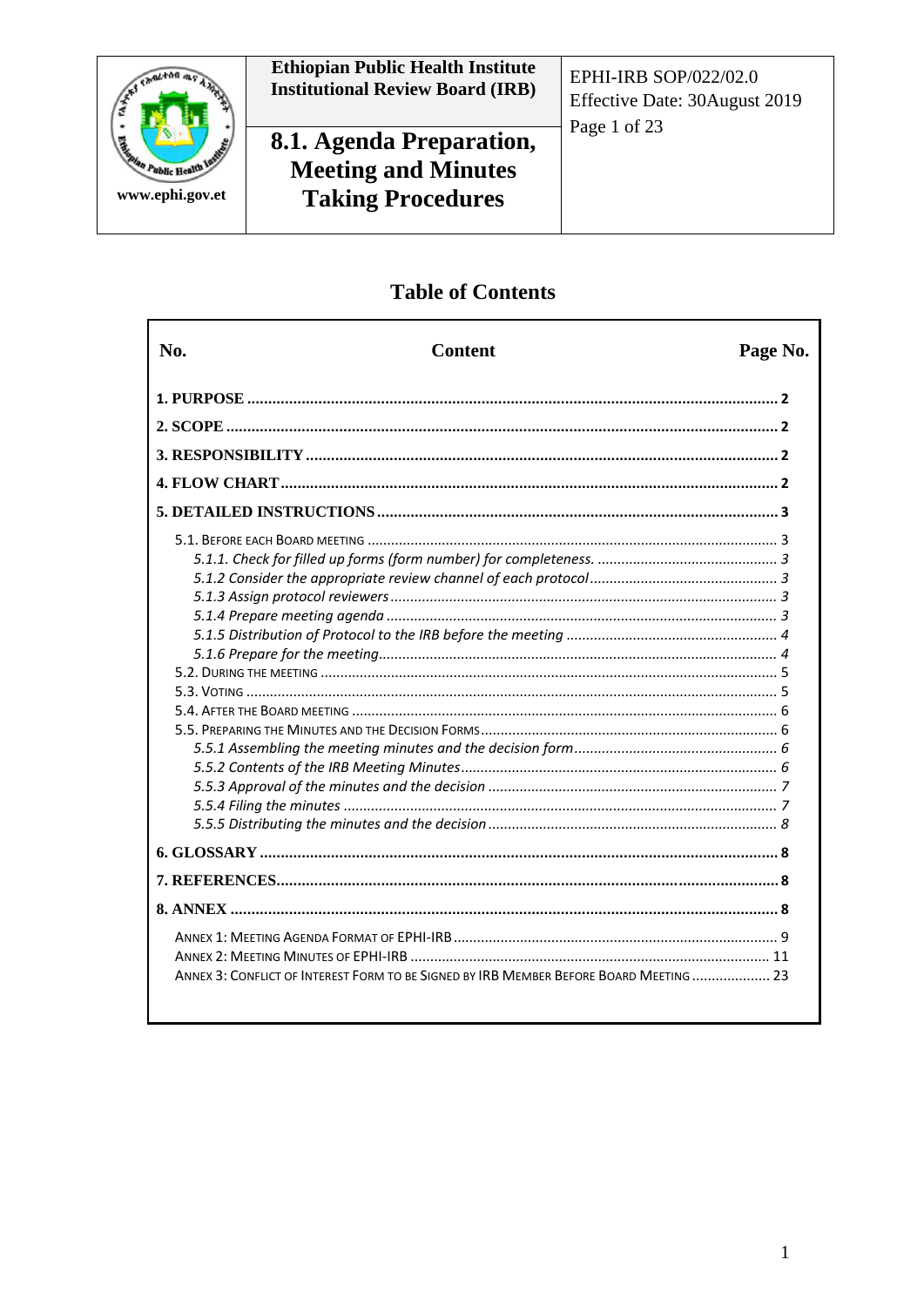

# <span id="page-1-0"></span>**1. Purpose**

The purpose of this procedure is to identify the administrative process and provide instructions for the preparation, review, approval and distribution of meeting agenda, minutes and action, invitation, and notification letters of EPHI-IRB meetings.

# <span id="page-1-1"></span>**2. Scope**

This SOP applies to administrative processes concerning the preparation of the agenda and recording minutes of all IRB meetings.

# <span id="page-1-2"></span>**3. Responsibility**

It is the responsibility of the Secretariat of IRB to prepare the agenda for the meeting and to ensure the quality and validity of the minutes after the meeting is over. The secretary will present the agendas to the board and will record the minute of the meeting. The Chairperson should review and approve the agenda and the minutes. In addition, the chair-person leads the IRB meeting.

# <span id="page-1-3"></span>**4. Flow chart**

| No.            | <b>Activity</b>                         | <b>Responsibility</b>                                    |
|----------------|-----------------------------------------|----------------------------------------------------------|
| 1              | Agenda setting                          | <b>IRB</b> Secretariat/IRB                               |
| $\overline{2}$ | Conducting meeting<br>and minute taking | Chairperson/IRB Secretariat/IRB                          |
| 3              | Voting                                  | IRB Members without conflict of interest/<br>Chairperson |
| 4              | Minute circulation                      | IRB Secretariat / Chairperson                            |
| 5              | communication                           | Minute approval and IRB Secretariat/IRB/Chairperson      |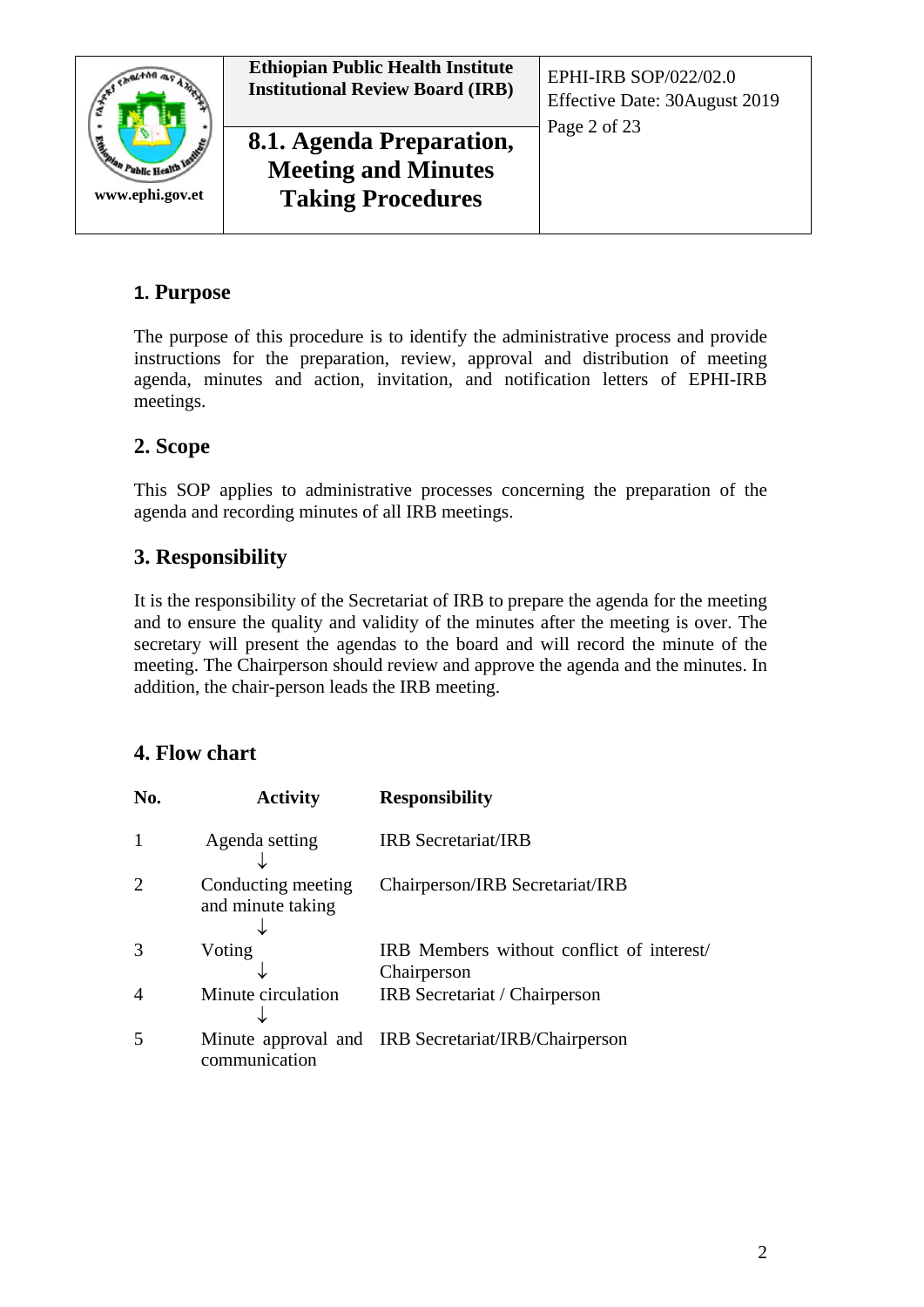

# **8.1. Agenda Preparation, Meeting and Minutes Taking Procedures**

Effective Date: 30August 2019 Page 3 of 23

# <span id="page-2-0"></span>**5. Detailed instructions**

# <span id="page-2-2"></span><span id="page-2-1"></span>**5.1. Before each Board meeting**

## **5.1.1. Check for filled up forms (form number) for completeness.**

- An administrative staff member /officer:
	- Reviews the new study application for completeness.
	- Documents the review by completing the appropriate checklist (form number). If incomplete, the IRB officer attempts to obtain the information from the person who submitted the application package.

## <span id="page-2-3"></span>**5.1.2 Consider the appropriate review channel of each protocol**

- Use the criteria and the procedures as described in the corresponding SOPs when deciding the review channel
	- EPHI-IRBSOP/010/02.0 for Expedited Review
	- EPHI-IRBSOP 011/02.0 for Initial Review of Submitted Protocols
	- EPHI-IRBSOP/013/02.0 for Review of Resubmitted Protocols
	- EPHI-IRBSOP/014/02.0 for Review of Protocol Amendments
	- EPHI-IRBSOP/015/02.0 for Continuing Review of Study Protocols
	- EPHI-IRBSOP/019/02.0 for Review of Protocol Terminations
	- EPHI-IRBSOP/016/02.0 for Review of Final Reports

# <span id="page-2-4"></span>**5.1.3 Assign protocol reviewers**

- Assign at least two reviewers (for technical and ethical reviews) for initial review of each submitted protocol by the IRB Secretariat.
	- *The technical reviewer prepares a brief protocol summary, including a statement of the purposes, the evaluation parameters, and the methodology of the protocol. The ethical reviewer examines the consent form for completeness of information and protection of human subjects*
	- The assignment should be based on the information provided in EPHI-IRB SOP/005/02.0 and EPHI-IRB SOP/006/02.0.

#### <span id="page-2-5"></span>**5.1.4 Prepare meeting agenda**

- Schedule the review meeting as soon as possible after the receipt of either at the time of the next scheduled meeting or *within 2 weeks after submission*
- Consult the Chairperson to schedule the meeting date.
- Prepare the meeting agenda, according to the format shown in Annex 1 (EPHI-IRB AF 01-022/02.0). The format can be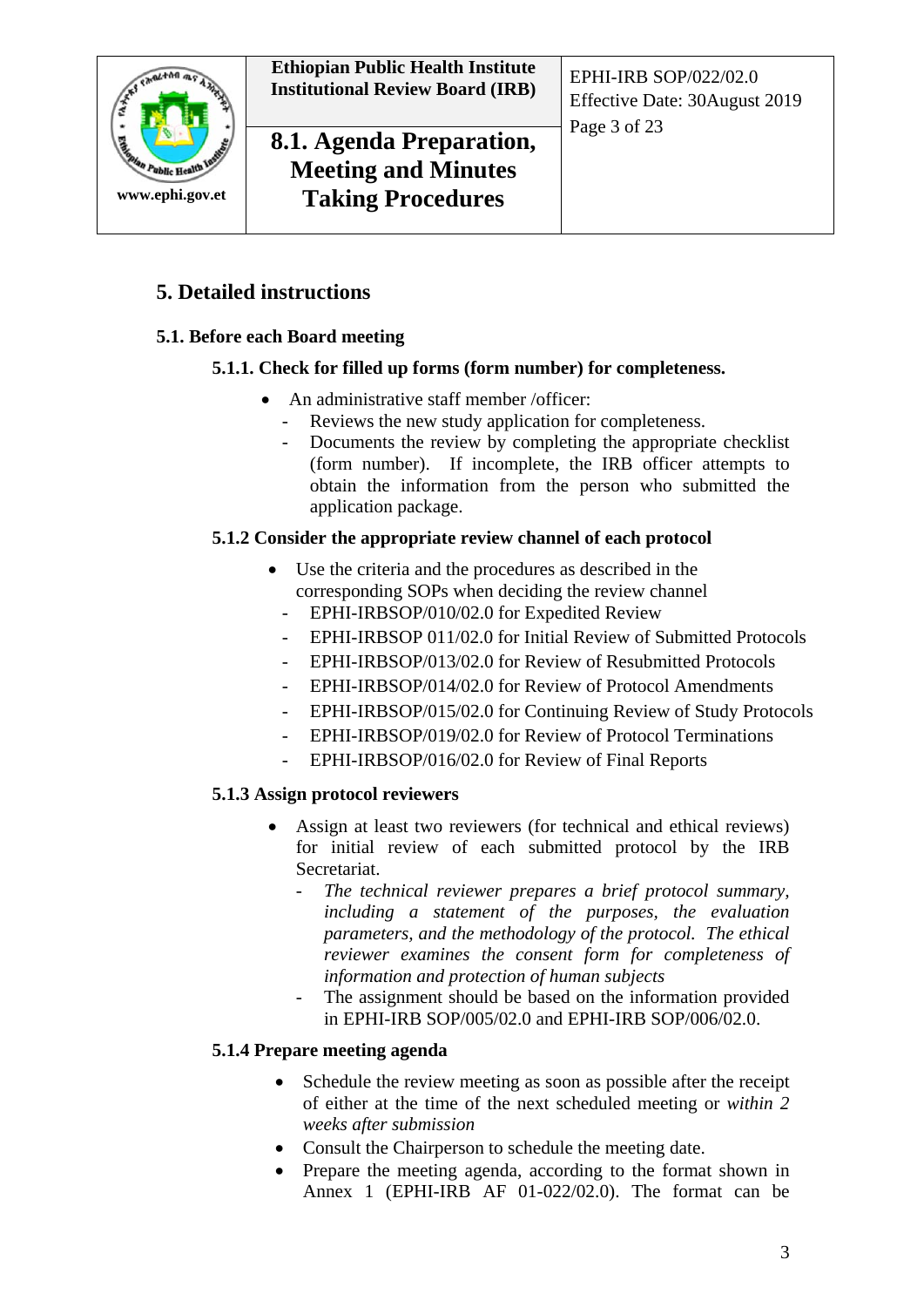

# **8.1. Agenda Preparation, Meeting and Minutes Taking Procedures**

Effective Date: 30August 2019 Page 4 of 23

subjected to conditional modification when there is a need to close pending issues, discuss on issues that need immediate decision and further action, etc. during the specific meeting

- Schedule protocols in the agenda on a first-come first-serve basis.
- Include "request to appeal" items in the agenda, upon receipt of the correspondence, preferably during the next convened Board meeting
- Prepare invitation letters /email/ oral communication/phone call to the reviewers and the IRB members
	- Allow at least three weeks for the review process
- Specify the due date for the return of comments
- Include a protocol assessment form EPHI-IRB AF 01-008/02.0) with the protocol package along with the invitation letter, a response form for selected reviewer
- Write down the running number of the protocol in the square boxes at the bottom right corner of the form EPHI-IRB AF 01- 008/02.0
- Sign the second page of the form EPHI-IRB AF 01-008/02.0.
- Prepare the package for delivery
- Record the name of the assigned reviewers in the appropriate database or the review assignment file

#### <span id="page-3-0"></span>**5.1.5Distribution of Protocol to the IRB before the meeting**

- Keep in mind Procedure for Maintaining Confidentiality of IRB documents (EPHI-IRB SOP/027/02.0) when preparing and distributing documents
- Distribute copies of the protocol submission packages to the assigned reviewers and IRB members by either electronic mail (if electronic submission protocols) by post *two weeks in advance of the scheduled meeting*
- Keep copies of "sent" e-mail, cover memos and/or letters accompanying posted materials in the Correspondence section of the respective protocol file
- Verify (verbally, by e-mail or post) with the members whether the protocol packages are received

# <span id="page-3-1"></span>**5.1.6 Prepare for the meeting**

• Make a room reservation on the schedule meeting date and time.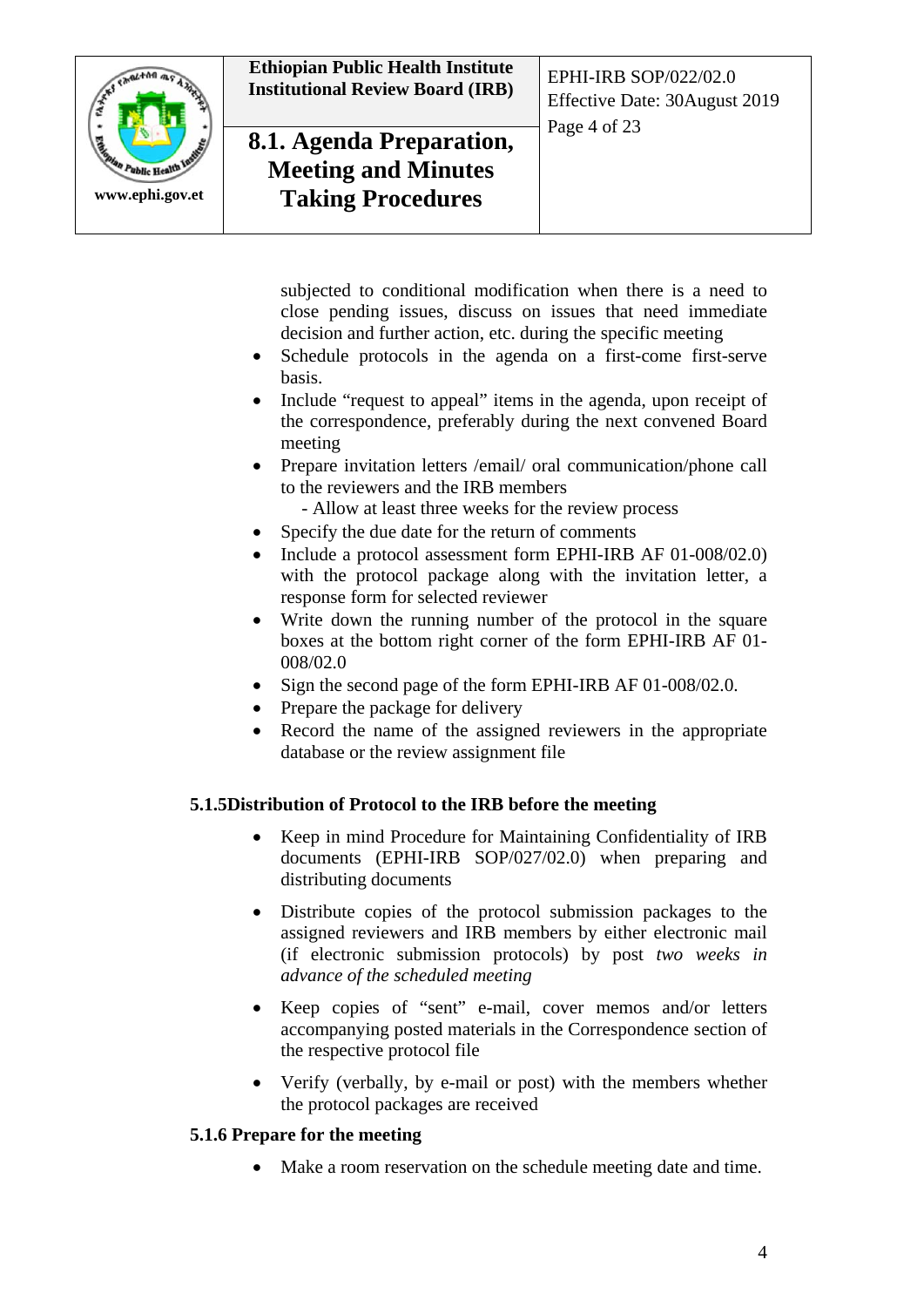

Make sure that the room, equipment and facilities are available in good running condition and cleaned for the meeting day.

#### <span id="page-4-0"></span>**5.2. During the meeting**

- The IRB may allow investigators, project managers, sponsors, etc., to attend the portion of the Board meeting related to their studies.
- At the discretion of the Chairman, guests may be allowed to observe the Board meetings.
- These guests may include a potential client, students, etc.
- Guests are required to sign a confidentiality agreement (EPHI-IRB AF 02-004/02.0).
- The Secretariat reports on the minutes of the previous meeting and presents the agenda for discussion.
- The Secretariat records the discussions and the decisions made during the meeting.
- The Chairperson may inform members and attendees of the rules being followed during meetings.
- The meeting proceeds in the order organized in the agenda; however, the Chairperson may allow some switching depending on the situation.
- The approval process starts when one of the reviewers gives a brief about the study and presents his/her observations and comments.
- In case the reviewer cannot be present during the meeting, a member of the Secretariat or an IRB member may give the briefing about the study by reading the comments and evaluation of the reviewers.
- The other members give their comments right after the presentation and the discussion about the study takes place.
- Investigators may be allowed to present their projects in brief and clarify any questions the IRB members may have.

#### <span id="page-4-1"></span>**5.3. Voting**

- In order to avoid conflict of interest, only those Board members who are independent of the investigator and the sponsor of the trial will vote on the research-related matters.
- All voting will take place after the observers / presenters / board members with a conflict of interest leave the meeting room.
- The Chair determines if the number of voting Board members is sufficient to constitute a quorum and proceeds accordingly.
- A Board member makes a motion to recommend action on a protocol or issue being discussed.
- The motion is seconded and voting takes place.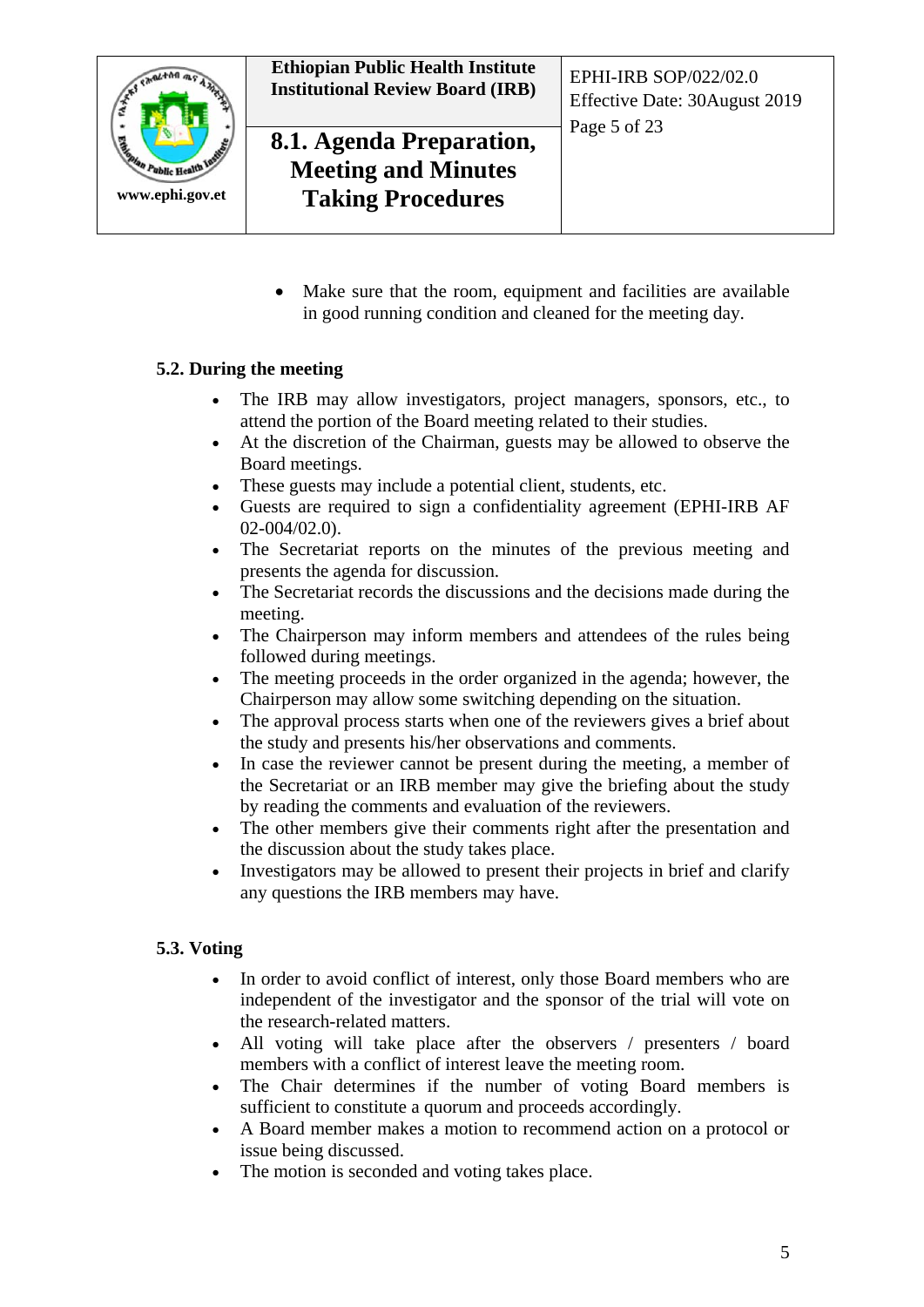

# **8.1. Agenda Preparation, Meeting and Minutes Taking Procedures**

• A motion is carried out once the majority of IRB members vote in favor of the motion.

# <span id="page-5-0"></span>**5.4.After the Board meeting**

- As soon as possible after each meeting, a copy of the minutes is sent to a senior administrative staff member for quality control and review
- The senior administrative staff member indicates review by signing and dating the minutes
- Following staff review, the minutes are given to the Chairperson or designee for review and approval
- The Chairperson indicates approval by signing and dating the minutes
- A member of the administrative staff maintains the official copies of the minutes in accordance with departmental archiving procedures

## <span id="page-5-1"></span>**5.5. Preparing the Minutes and the Decision Forms**

#### <span id="page-5-2"></span>**5.5.1 Assembling the meeting minutes and the decision form**

- Use the format as shown in Annex 2 (EPHI-IRB AF 02-022/02.0) to write a minute
- Compose the summary of each meeting discussion and decision in a concise and easy-to-read style
- Make sure to cover all contents in each particular category
- Check spelling, grammar and context of the written minutes
- Finish the minutes within a week after the meeting

# <span id="page-5-3"></span>**5.5.2 Contents of the IRB Meeting Minutes**

- The official minutes of the Board meeting consist of, but are not limited to, the following:
	- Name of person preparing the minutes
	- Location where the meeting was held (city, state)
	- Meeting date
	- Attending board members and guests
	- Agenda items
	- Individual serving as Chairperson of the meeting
	- Determination of a duly constituted quorum by the Chairperson to proceed with the meeting
- Requirements for each study or activity requesting Approval:
	- Sponsor's name
	- Protocol number/date/version of protocol, when available;
	- Investigator's name
	- Advertisements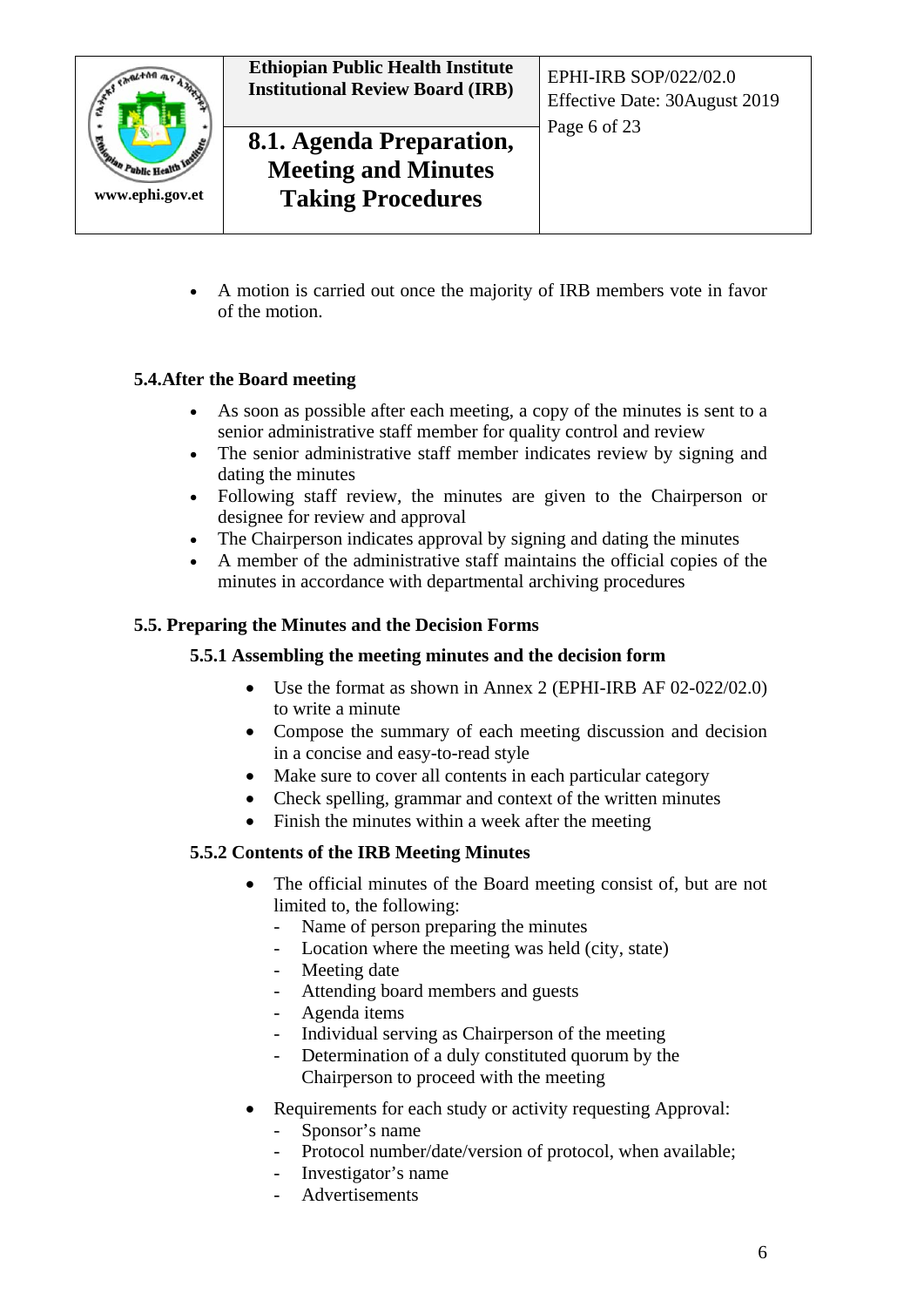

# **8.1. Agenda Preparation, Meeting and Minutes Taking Procedures**

Effective Date: 30August 2019 Page 7 of 23

- Name of board member presenting study materials
- Discussion as deemed appropriate by the Chairperson
- Number of members voting 'yes', 'no', or 'abstention'
- Number of abstentions and the reason for the abstention
- Reference to the investigator approval letter that lists all changes requested by the board
- Determination of the next requested continuing review
- Requirements for each study or activity requesting Expedited Review:
	- Sponsor's name
	- Protocol number, if applicable
	- Investigator's name
	- Lists of expedited approval requests and outcomes
- Required for each Continuing Review Report:
	- Sponsor's name
	- Protocol number, if applicable
	- Investigator's name
	- Indication of the Board's determination to continue, terminate, or amend the study
	- Lists of recommendations or actions to be taken up with the investigator, if applicable
- Required for each Adverse Event notification and Final Report:
	- Sponsor's name
	- Protocol number, if applicable
	- Investigator's name
	- Actions deemed appropriate by the Board's review
- Required for Termination of Approval:
	- Sponsor name's
	- Protocol number, if applicable
	- Investigator's name; reason for termination

#### <span id="page-6-0"></span>**5.5.3 Approval of the minutes and the decision**

- Check the correctness and completeness of the minutes
- Get the Chairperson of the IRB to sign and date the relevant sections of the minutes of the IRB meeting and the decision form

#### <span id="page-6-1"></span>**5.5.4 Filing the minutes**

- Place the original version of the minutes and the signed decision form in the IRB files for the specific protocol.
- Place all correspondence in the appropriate file.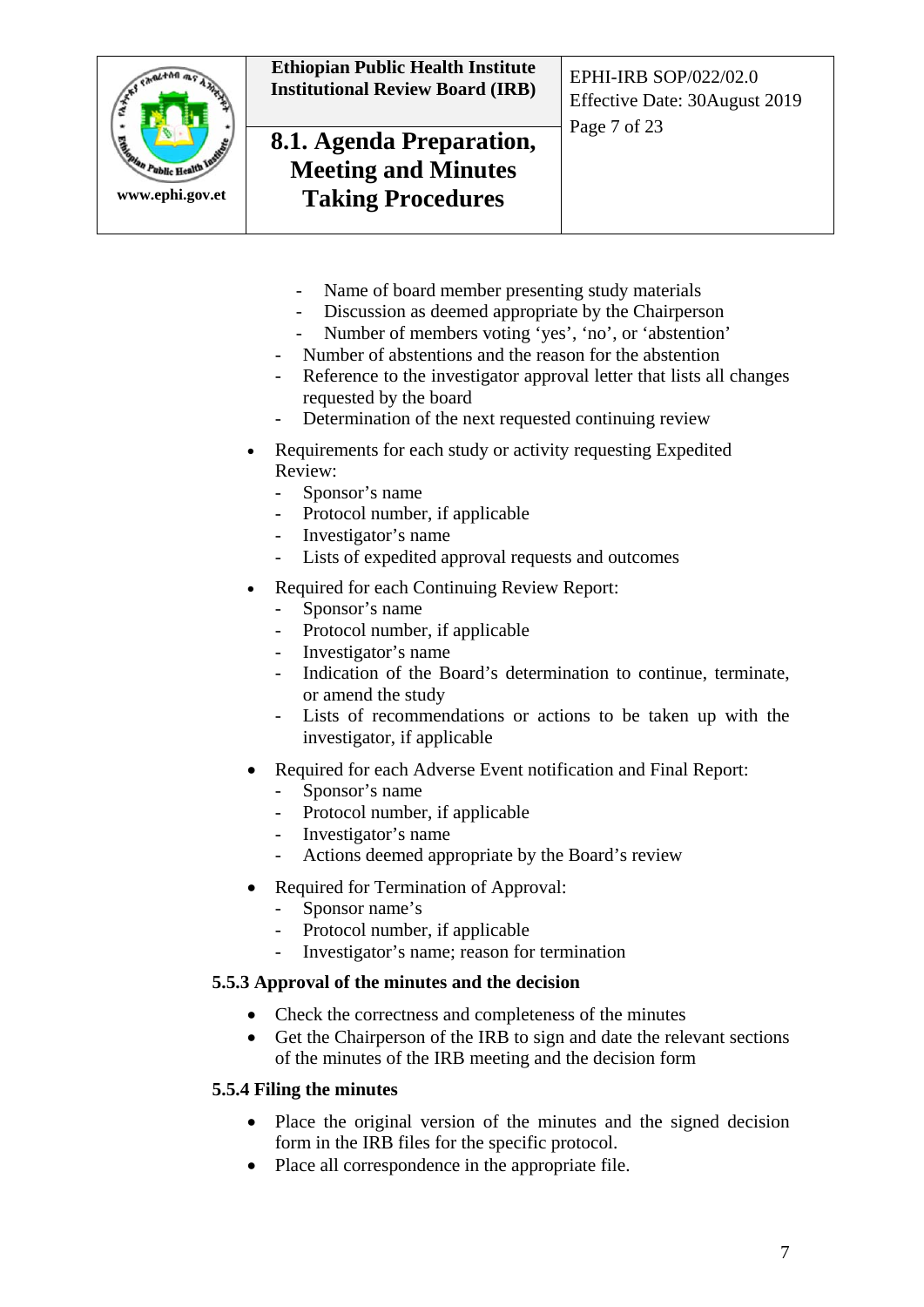

# **8.1. Agenda Preparation, Meeting and Minutes Taking Procedures**

- Place a copy of the approval letter in the "minutes" file to inform the Board Members of the Expedited approval.
- Document the appeal requests in the meeting minutes.

## <span id="page-7-0"></span>**5.5.5 Distributing the minutes and the decision**

- Send a copy of the relevant sections of the minutes and the decision form to the applicants for their records by mail or other means
- Send the approved minutes to the IRB members
- Send the decision of the IRB for an appeal request to the person concerned in writing
- Record the receivers and the delivery date

# <span id="page-7-1"></span>**6. Glossary**

| $\sim$ $\sim$ $\sim$ $\sim$ $\sim$ $\sim$ $\sim$<br>Agenda | A list of things to be done; a program of business at a<br>meeting                                |
|------------------------------------------------------------|---------------------------------------------------------------------------------------------------|
| Minutes                                                    | An official record of the business discussed and transacted<br>at a meeting, conference, etc.     |
| Quorum                                                     | Number of IRB members required to act on any motion<br>presented to the Board for action.         |
| Majority vote                                              | A motion is carried out if one half plus one member of the<br>required quorum votes in its favor. |

# <span id="page-7-2"></span>**7. References**

- 1. World Health Organization, Standards and Operational Guidance for Ethics Review of Health-Related Research with Human Participant, 2011.
- 2. International Council for Harmonization of Technical Requirements for Pharmaceuticals for Human Use Guidance for Good Clinical Practice (ICH GCP)E6(R2),2016.
- 3. Associated EPHI-IRB SOP/004/02.0,008/02.0,009-015/02.0, 024/02.0, and 027/02.0.

# <span id="page-7-3"></span>**8. Annex**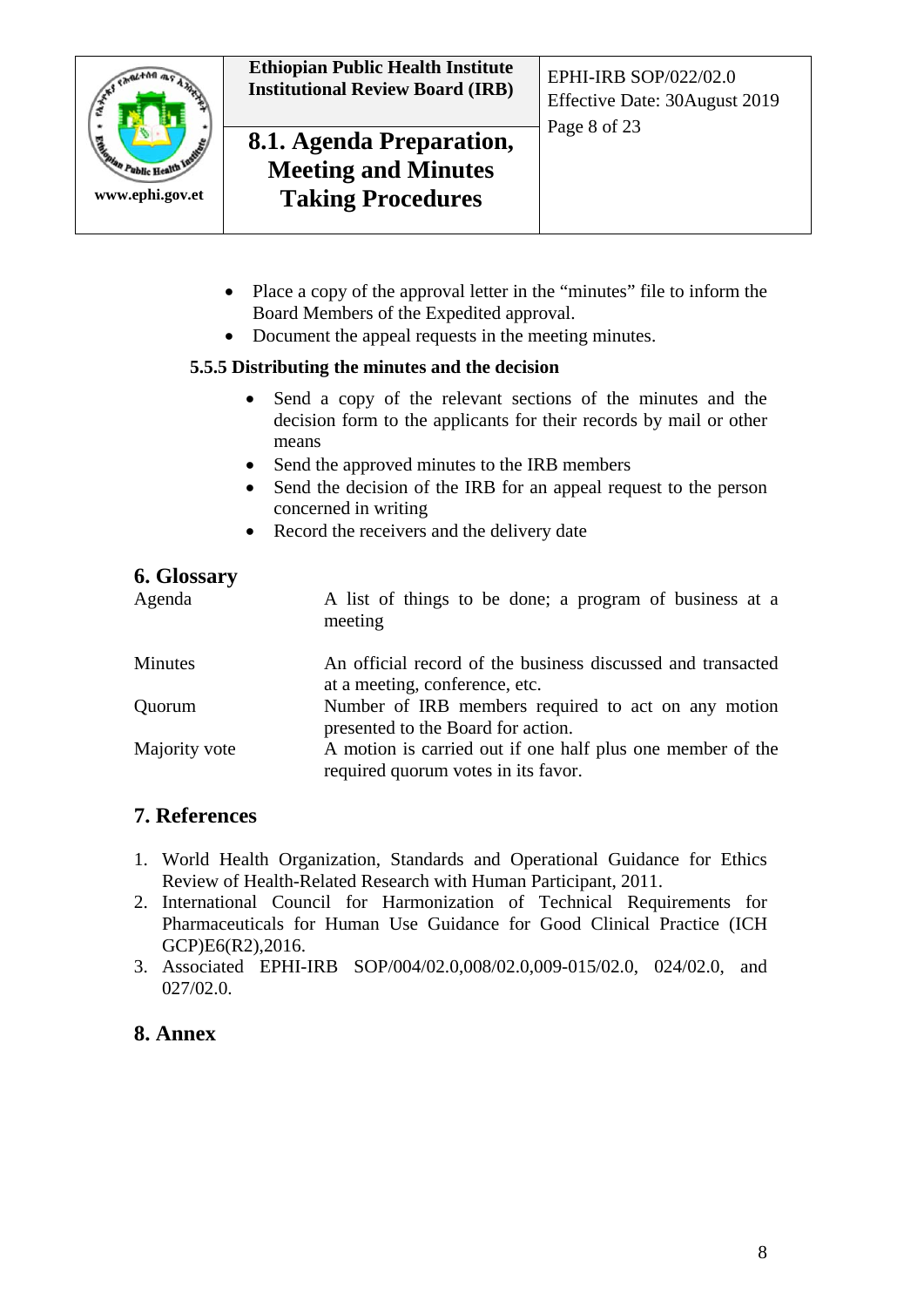

# **8.1. Agenda Preparation, Meeting and Minutes Taking Procedures**

Effective Date: 30August 2019 Page 9 of 23

#### Annex 1:Meeting Agenda Format of EPHI-IRB (EPHI-IRB AF 01-022/02.0)

<span id="page-8-0"></span>

| Meeting no.:                                                    |          | Meeting date:                                   |
|-----------------------------------------------------------------|----------|-------------------------------------------------|
| <b>Ordinary Meeting</b>                                         |          | Emergency meeting                               |
| Location where the meeting<br>Ethiopia<br>is held (city, state) |          | Ethiopian Public Health Institute, Addis Ababa, |
| Agenda items:                                                   | Attached |                                                 |
| Starting time:                                                  |          | Adjourned time :                                |

Attending board members and guests:

| 1. | 8.  |
|----|-----|
| 2. | 9.  |
| 3. | 10. |
| 4. | 11. |
| 5. | 12. |
| 6. | 13. |
| 7. | 14. |

Individual serving as Chairman of the meeting: \_\_\_\_\_\_\_\_\_\_\_\_\_\_\_\_\_\_\_\_\_\_\_\_\_\_\_\_\_\_\_\_\_

Determination of a dully constituted quorum by the Chairperson to proceed with the meeting.

| Prepared by               | Reviewed and Approved by |  |
|---------------------------|--------------------------|--|
| Staff, Secretariat Office |                          |  |
|                           | Chairperson, IRB         |  |
| Secretary, IRB            | Signature                |  |
| <b>Signature</b><br>Date: | Date:                    |  |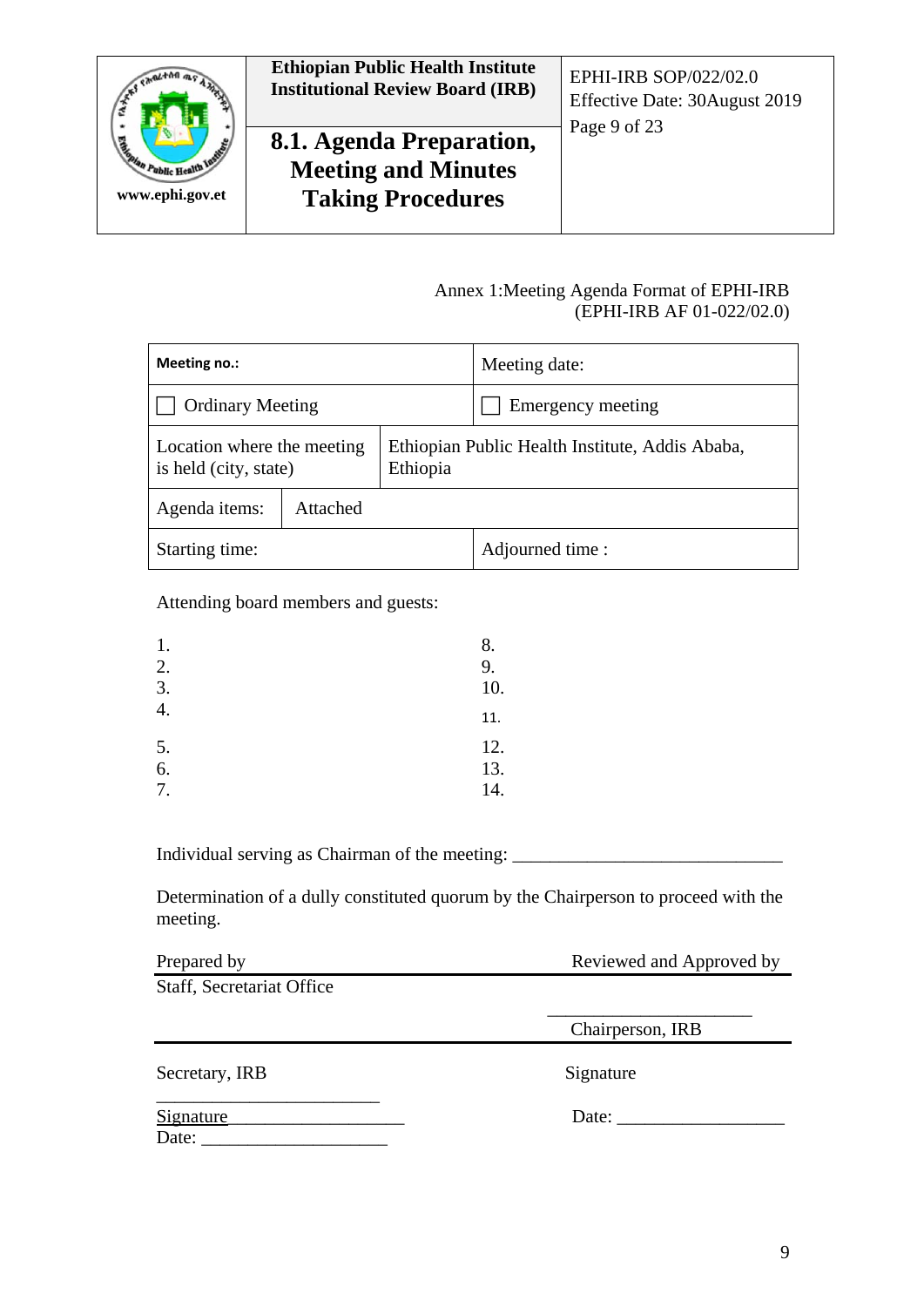

Agenda of the IRB Ordinary Meeting

- 1. Approval of Agenda
- 2. Declaration of Conflict of interest (COI)
- 3. Approval of the last meeting: IRB Minutes No.\_\_\_\_\_\_
- 4. Matters arising from the minutes of the last meeting
- 5. Protocol Presentations, Review, Discussion and Voting
	- 4.1. Protocol for Initial Review
	- 4.2. Resubmitted Protocol
	- 4.3. Protocol on Amendment
	- 4.4. Pending Protocols
	- 4.5. SAE Report
	- 4.6. Expedited review
- 6. Issues to be informed to the members
- 7. Issues to be reported for consideration
- 8. Other issues of interest to the members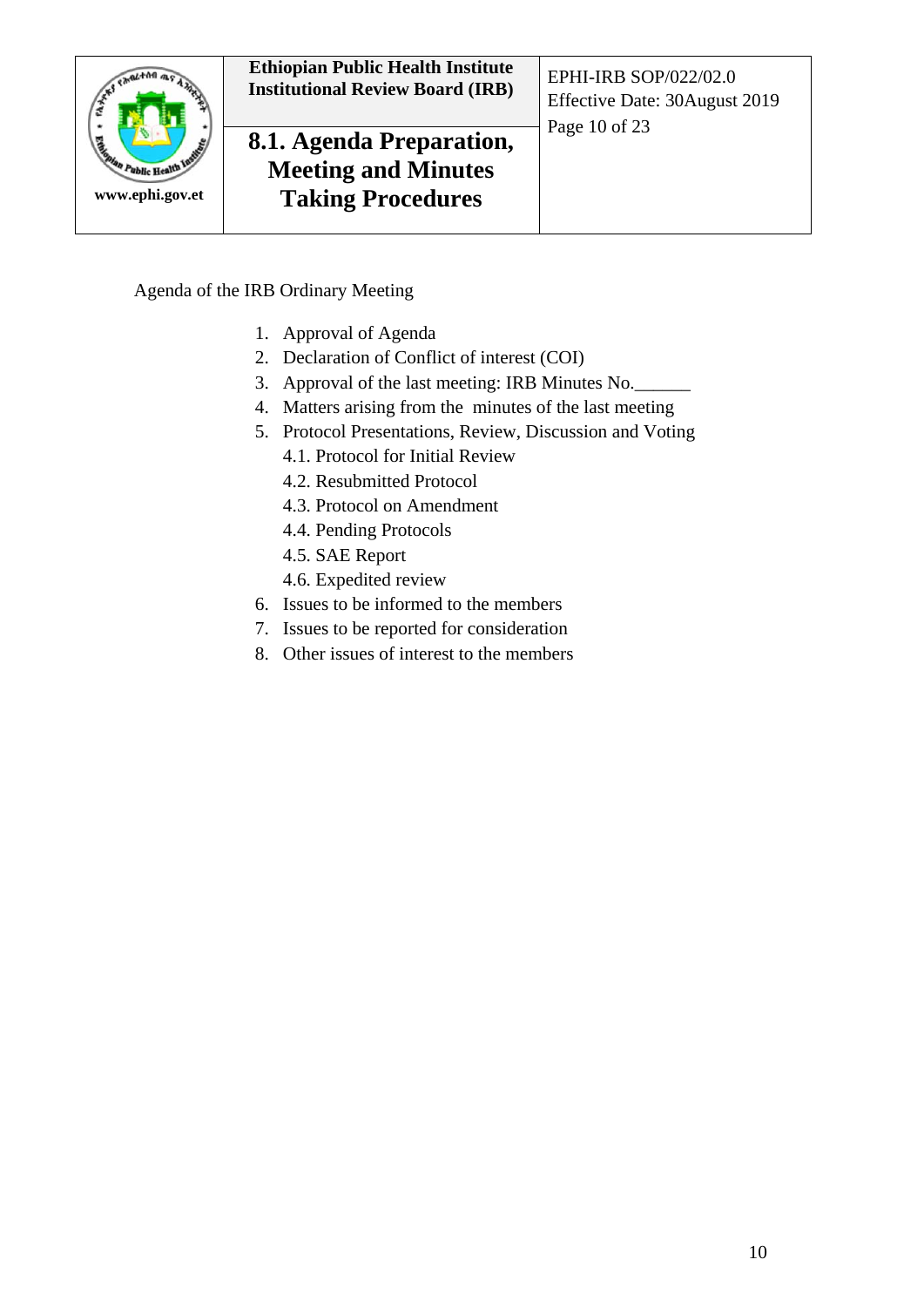

# **8.1. Agenda Preparation, Meeting and Minutes Taking Procedures**

Effective Date: 30August 2019 Page 11 of 23

#### Annex 2: Meeting Minutes of EPHI-IRB (EPHI-IRB AF 02-022/02.0)

<span id="page-10-0"></span>**Regular/Emergency Meeting Venue:………………………… Date: dd/mm/yyyy Time: …………………**

#### **Attendance**

| <b>Present</b> | <b>Absent</b> |
|----------------|---------------|
| Member 1       | Member 1      |
| Member 2       | Member 2      |
| Member 3       |               |
| Member 4       |               |
| Member 5       |               |
| Member 6       |               |
| Member 7       |               |
| <b>Excused</b> |               |
| Member 1       |               |
| Member 2       |               |

*Others* **Staff** 

Guest

#### **1. Call to Order**

<Title, First Name, Surname>, Chair, called this meeting to order at <time>.

#### **2. Determination of Quorum**

Quorum was declared with the presence of  $\langle$ number $\rangle$  members, inclusive of the presence of <number>non-institutional, <number> non-medical/lay, and <number> female members, as confirmed by the Member Secretary, <Title, Name, Surname>.

#### **3. Disclosure of Conflict of Interest**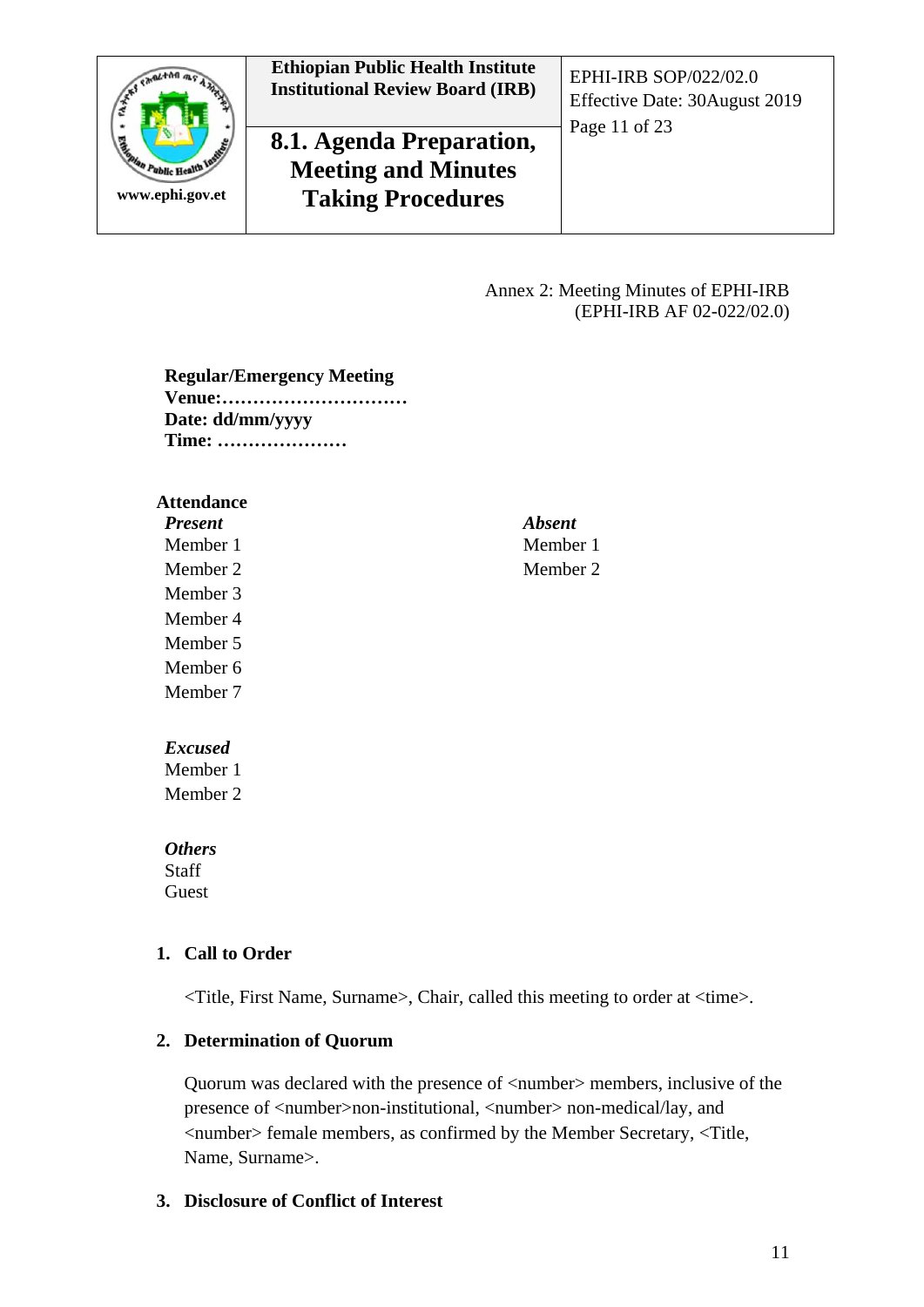

<Title, Surname of Chair>, called for disclosure of Conflict of Interest (COI) in the Protocols scheduled for deliberation in the meeting. The following member/s inhibited from participation in the deliberations during the full board meeting for the following reasons:

#### <Title, Name, Surname> **as** Principal Investigator **for the study entitled, "TITLE" (PROTOCOL NUMBER)** EPHI-IRB AF 03-028/01.0

## **4. Approval of the Agenda**

<Title, Surname of Chair>presided over the discussion of the agenda of the meeting for <dd/mm/yyyy> (**Date of current meeting**). The agenda was corrected during the discussion and approved as amended.

#### **5. Approval of the Minutes of the Last Meeting**

- **5.1.** Corrections in the Meeting Minutes
- **5.2.** Approval of the Meeting Minutes
- **5.3.** Matters Arising from the Minutes of the Last Meeting requiring EC action

#### **6. Protocol Review**

#### **6.1. Full Board Review of Protocols**

#### 6.1.1. **Protocols for Initial Review (Full Board Review)**

| Protocol Code                   |                                                 |
|---------------------------------|-------------------------------------------------|
| <b>Protocol Submission Date</b> | $\langle \text{dd}/\text{mm}/\text{yyy}\rangle$ |
| Protocol Title                  |                                                 |
| Principal Investigator          |                                                 |
| <b>Primary Reviewers</b>        |                                                 |
| Sponsor/CRO                     |                                                 |
| <b>Quorum Status</b>            |                                                 |
| Conflict of Interest            |                                                 |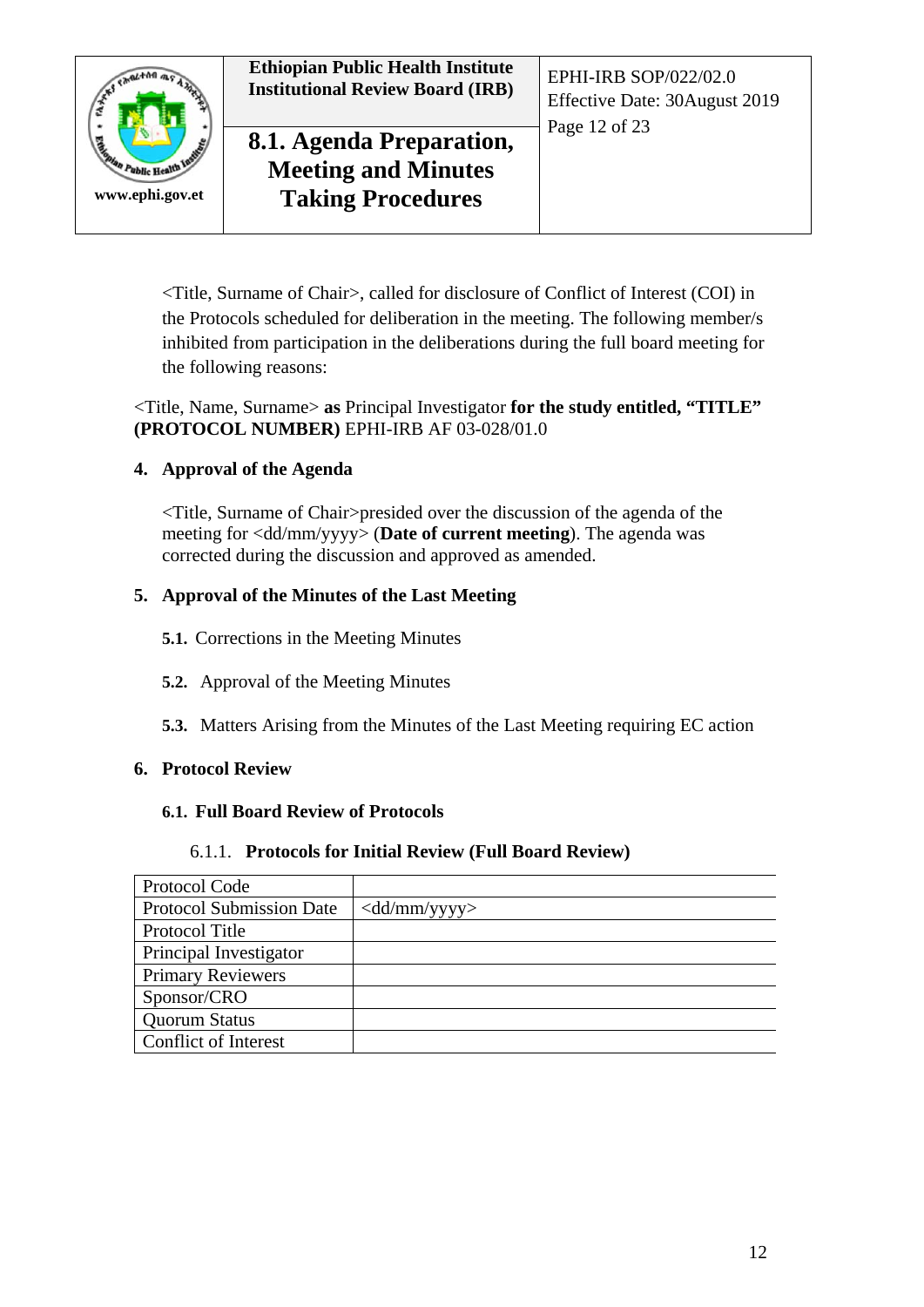

| Assessment of Scientific        | <b>Rationale and literature review</b><br>1.                                |
|---------------------------------|-----------------------------------------------------------------------------|
| <b>Issues</b>                   | 2. Objectives/Expected output                                               |
|                                 | 3. Research/Study design                                                    |
|                                 | 4. Sampling design and sample size                                          |
|                                 | 5. Control arms (placebo or less effective intervention, if                 |
|                                 | any)                                                                        |
|                                 | 6. Inclusion criteria                                                       |
|                                 | 7. Exclusion criteria                                                       |
|                                 | 8. Withdrawal criteria                                                      |
|                                 | 9. Statistical and data analysis plan                                       |
|                                 | 10. PI qualification and COI                                                |
|                                 | 11. Suitability and choice of site                                          |
|                                 | 12. Research instruments and tools                                          |
| <b>Assessment of Ethical</b>    | 1. Vulnerability                                                            |
| <b>Issues</b>                   | 2. Risks and benefits                                                       |
|                                 | 3. Insurance and medical care                                               |
|                                 | 4. Compensation and reimbursement                                           |
|                                 | 5. Privacy and confidentiality                                              |
|                                 | 6. Informed consent process                                                 |
|                                 | 7. Completeness of patient information sheet (PIS) and                      |
|                                 | informed consent form (ICF)                                                 |
|                                 | 8. Language and translation of PIS and ICF                                  |
|                                 | 9. Voluntariness                                                            |
|                                 | 10. Assent and parental consent                                             |
| Conclusion and                  |                                                                             |
| Recommendations                 |                                                                             |
| <b>Action Taken</b>             | <b>Decision</b> (Approve <date continuing="" of="" review="">; Minor</date> |
|                                 | Modification, which can be expedited at the level of the Member             |
|                                 | Secretary; Major Modification, which requires resubmission and              |
|                                 | full board review; Disapprove)                                              |
| <b>Approval Expiration Date</b> |                                                                             |
| (if applicable)                 |                                                                             |
| Frequency of Continuing         |                                                                             |
| Review (in case of              |                                                                             |
| approval)                       |                                                                             |
| Other Comments (if              |                                                                             |
| applicable)                     |                                                                             |

## 6.1.2. **Protocols for Modification or Resubmissions (Full Board Review)**

| Protocol Code                |                                                 |
|------------------------------|-------------------------------------------------|
| <b>Protocol Resubmission</b> | $\langle \text{dd}/\text{mm}/\text{yyy}\rangle$ |
| Date                         |                                                 |
| <b>Protocol Title</b>        |                                                 |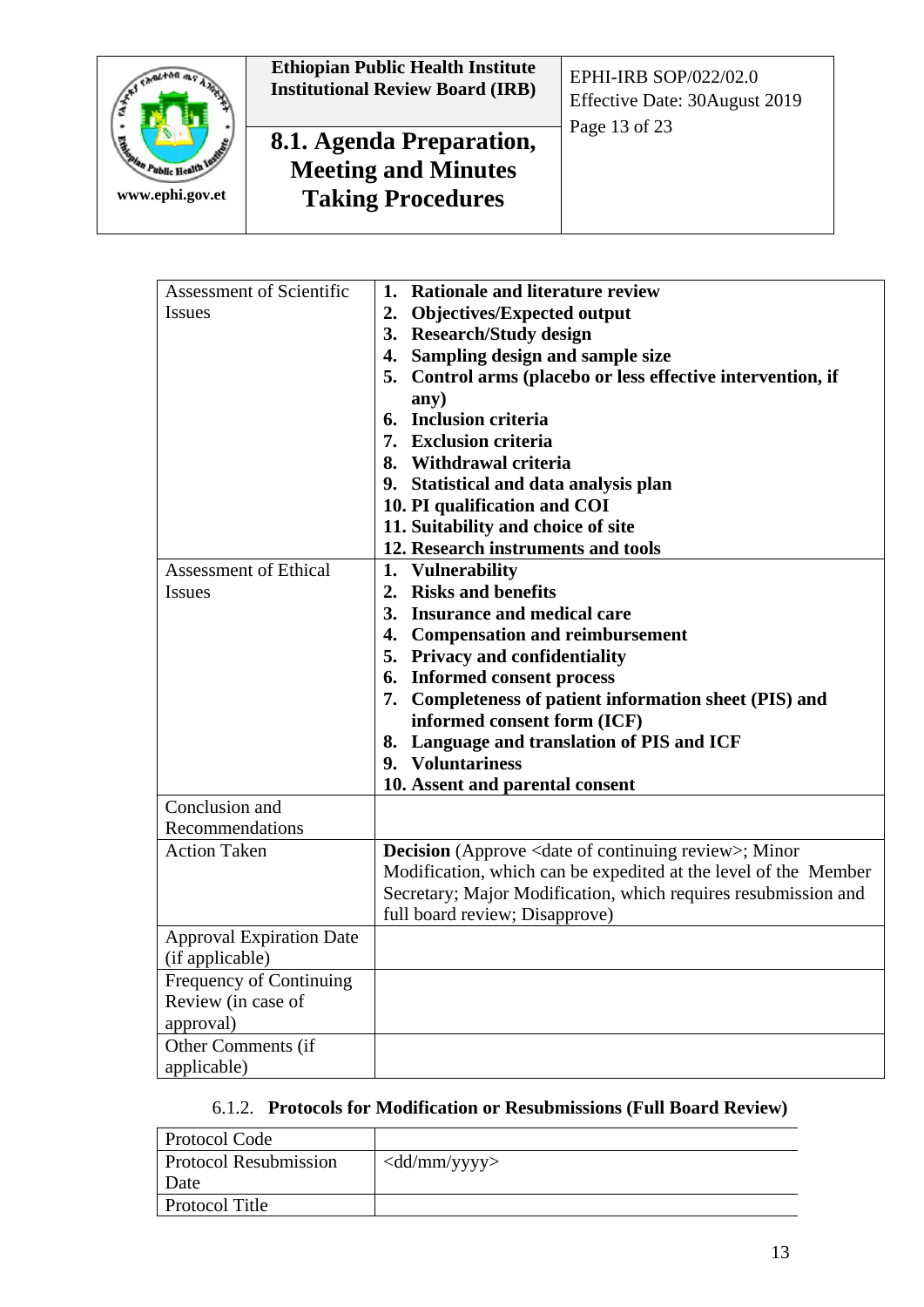

| Principal Investigator          |                                                                                                                                                                                                                                                       |
|---------------------------------|-------------------------------------------------------------------------------------------------------------------------------------------------------------------------------------------------------------------------------------------------------|
| <b>Primary Reviewers</b>        |                                                                                                                                                                                                                                                       |
| Sponsor/CRO                     |                                                                                                                                                                                                                                                       |
| <b>Quorum Status</b>            |                                                                                                                                                                                                                                                       |
| <b>Conflict of Interest</b>     |                                                                                                                                                                                                                                                       |
| <b>Assessment of PI</b>         |                                                                                                                                                                                                                                                       |
| <b>Response to Initial</b>      |                                                                                                                                                                                                                                                       |
| Review                          |                                                                                                                                                                                                                                                       |
| Conclusion and                  |                                                                                                                                                                                                                                                       |
| Recommendations                 |                                                                                                                                                                                                                                                       |
|                                 |                                                                                                                                                                                                                                                       |
| <b>Action Taken</b>             | <b>Decision</b> (Approve <date continuing="" of="" review="">; Minor<br/>Modification, which can be expedited at the level of the Member<br/>Secretary; Major Modification, which requires resubmission and<br/>full board review; Disapprove)</date> |
| <b>Approval Expiration Date</b> |                                                                                                                                                                                                                                                       |
| (if applicable)                 |                                                                                                                                                                                                                                                       |
| Frequency of Continuing         |                                                                                                                                                                                                                                                       |
| Review (in case of              |                                                                                                                                                                                                                                                       |
| approval)                       |                                                                                                                                                                                                                                                       |

#### 6.1.3. **Amendments (Full Board Review)**

| Protocol Code               |                                                            |
|-----------------------------|------------------------------------------------------------|
| Protocol Approval Date      | <dd mm="" yyyy=""></dd>                                    |
| <b>Amendment Submission</b> | <dd mm="" yyyy=""></dd>                                    |
| Date                        |                                                            |
| <b>Protocol Title</b>       |                                                            |
| Principal Investigator      |                                                            |
| <b>Primary Reviewers</b>    |                                                            |
| Sponsor/CRO                 |                                                            |
| <b>Quorum Status</b>        |                                                            |
| <b>Conflict of Interest</b> |                                                            |
| Assessment of               |                                                            |
| <b>Amendment</b>            |                                                            |
| Conclusion and              |                                                            |
| Recommendations             |                                                            |
| <b>Action Taken</b>         | <b>Decision</b> (Approve; Minor modification to the amendm |
|                             | reasons for action, subject to expedited review at the lev |
|                             | Member Secretary; Major modification to the amendme        |
|                             | reasons for action, subject to full board review; Disappr  |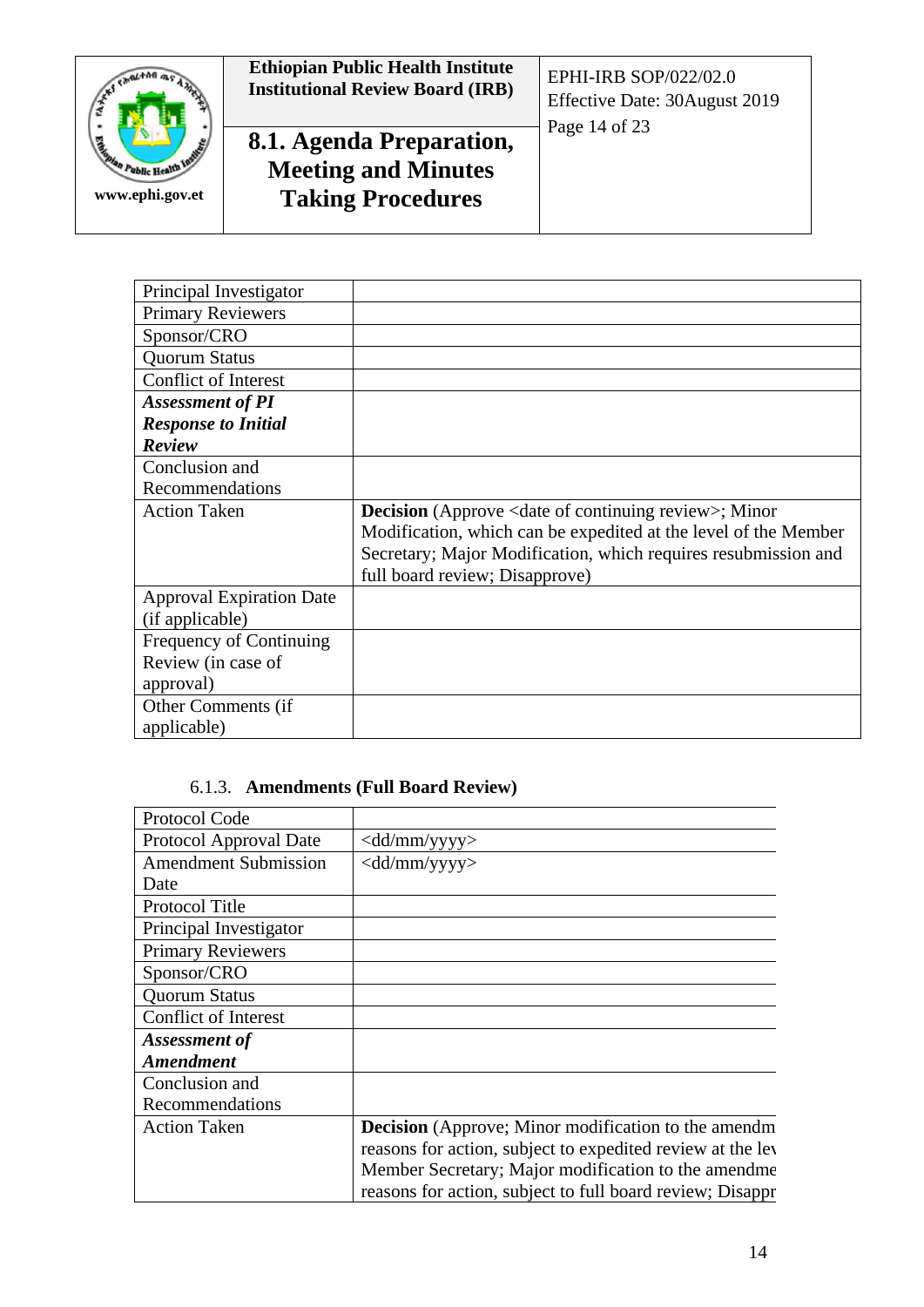

#### 6.1.4. **Protocol Non-Compliance (Deviation or Violation) Reports (Full Board Review)**

| Protocol Code                 |                                                         |
|-------------------------------|---------------------------------------------------------|
| Protocol Approval Date        | $\langle \text{dd}/\text{mm}/\text{yyy}\rangle$         |
| <b>Report Date</b>            | $\langle \text{dd}/\text{mm}/\text{yyy}\rangle$         |
| <b>Protocol Title</b>         |                                                         |
| Principal Investigator        |                                                         |
| <b>Primary Reviewers</b>      |                                                         |
| Sponsor/CRO                   |                                                         |
| <b>Quorum Status</b>          |                                                         |
| <b>Conflict of Interest</b>   |                                                         |
| <b>Assessment of Protocol</b> |                                                         |
| <b>Non-Compliance Report</b>  |                                                         |
| Conclusion and                |                                                         |
| Recommendations               |                                                         |
| <b>Action Taken</b>           | Decision (No further action required; Request informati |
|                               | Recommend further action)                               |
| Other Comments (if            |                                                         |
| applicable)                   |                                                         |

#### 6.1.5. **SAE Reports (Full Board Review)**

| Protocol Code            |                                                 |                                                 |
|--------------------------|-------------------------------------------------|-------------------------------------------------|
| Protocol Approval Date   | <dd mm="" yyyy=""></dd>                         |                                                 |
| <b>Report Date</b>       | $\langle \text{dd}/\text{mm}/\text{yyy}\rangle$ |                                                 |
| Protocol Title           |                                                 |                                                 |
| Principal Investigator   |                                                 |                                                 |
| <b>Primary Reviewers</b> |                                                 |                                                 |
| Sponsor/CRO              |                                                 |                                                 |
| <b>Quorum Status</b>     |                                                 |                                                 |
| Conflict of Interest     |                                                 |                                                 |
| <b>Assessment of SAE</b> |                                                 |                                                 |
| <b>Report</b>            |                                                 |                                                 |
| <b>SAE Details</b>       | Submission                                      | $\langle \text{dd}/\text{mm}/\text{yyy}\rangle$ |
|                          | Date                                            |                                                 |
|                          | Date of SAE                                     | $\langle \text{dd}/\text{mm}/\text{yy} \rangle$ |
|                          | Onsite or                                       |                                                 |
|                          | offsite                                         |                                                 |
|                          | Country (if                                     |                                                 |
|                          | offsite)                                        |                                                 |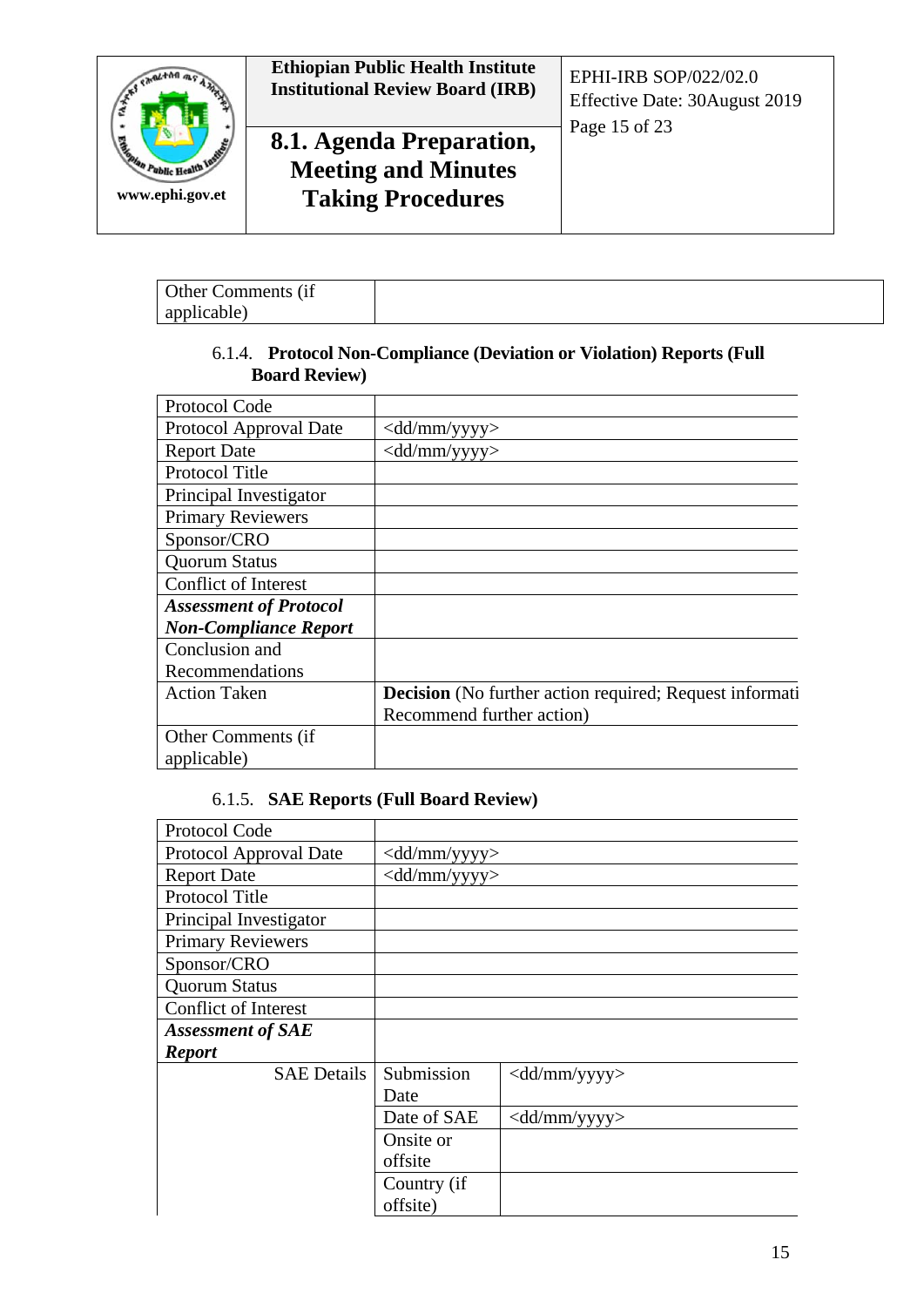

|                     | SUSAR or                                                          |
|---------------------|-------------------------------------------------------------------|
|                     | Non-SUSAR                                                         |
|                     | Related or                                                        |
|                     | Non-Related                                                       |
|                     | to the Study                                                      |
|                     | Nature of                                                         |
|                     | <b>SAE</b>                                                        |
|                     | <b>Status</b>                                                     |
| Conclusion and      |                                                                   |
| Recommendations     |                                                                   |
| <b>Action Taken</b> | <b>Decision</b> (No further action required; Request information; |
|                     | Recommend further action)                                         |
| Other Comments (if  |                                                                   |
| applicable)         |                                                                   |

#### 6.1.6. **Requests, Queries, and Complaints (Full Board Review)**

| Protocol Code                 |                                                                |
|-------------------------------|----------------------------------------------------------------|
| Protocol Approval Date        | $\langle \text{dd}/\text{mm}/\text{yyy}\rangle$                |
| <b>Application Date</b>       | $\langle \text{dd}/\text{mm}/\text{yyy}\rangle$                |
| <b>Protocol Title</b>         |                                                                |
| Principal Investigator        |                                                                |
| <b>Primary Reviewers</b>      |                                                                |
| Sponsor/CRO                   |                                                                |
| <b>Quorum Status</b>          |                                                                |
| Conflict of Interest          |                                                                |
| <b>Assessment of Request,</b> |                                                                |
| <b>Query or Complaint</b>     |                                                                |
| Conclusion and                |                                                                |
| Recommendations               |                                                                |
| <b>Action Taken</b>           | <b>Decision</b> (No further action required; Request informati |
|                               | Recommend further action)                                      |
| Other Comments (if            |                                                                |
| applicable)                   |                                                                |

## 6.1.7. **Site Visit Reports (Full Board Review)**

| Protocol Code            |                                                 |
|--------------------------|-------------------------------------------------|
| Protocol Approval Date   | $\langle \text{dd}/\text{mm}/\text{yyy}\rangle$ |
| Site Visit Date          | $\langle \text{dd}/\text{mm}/\text{yyy}\rangle$ |
| Protocol Title           |                                                 |
| Principal Investigator   |                                                 |
| <b>Primary Reviewers</b> |                                                 |
| Sponsor/CRO              |                                                 |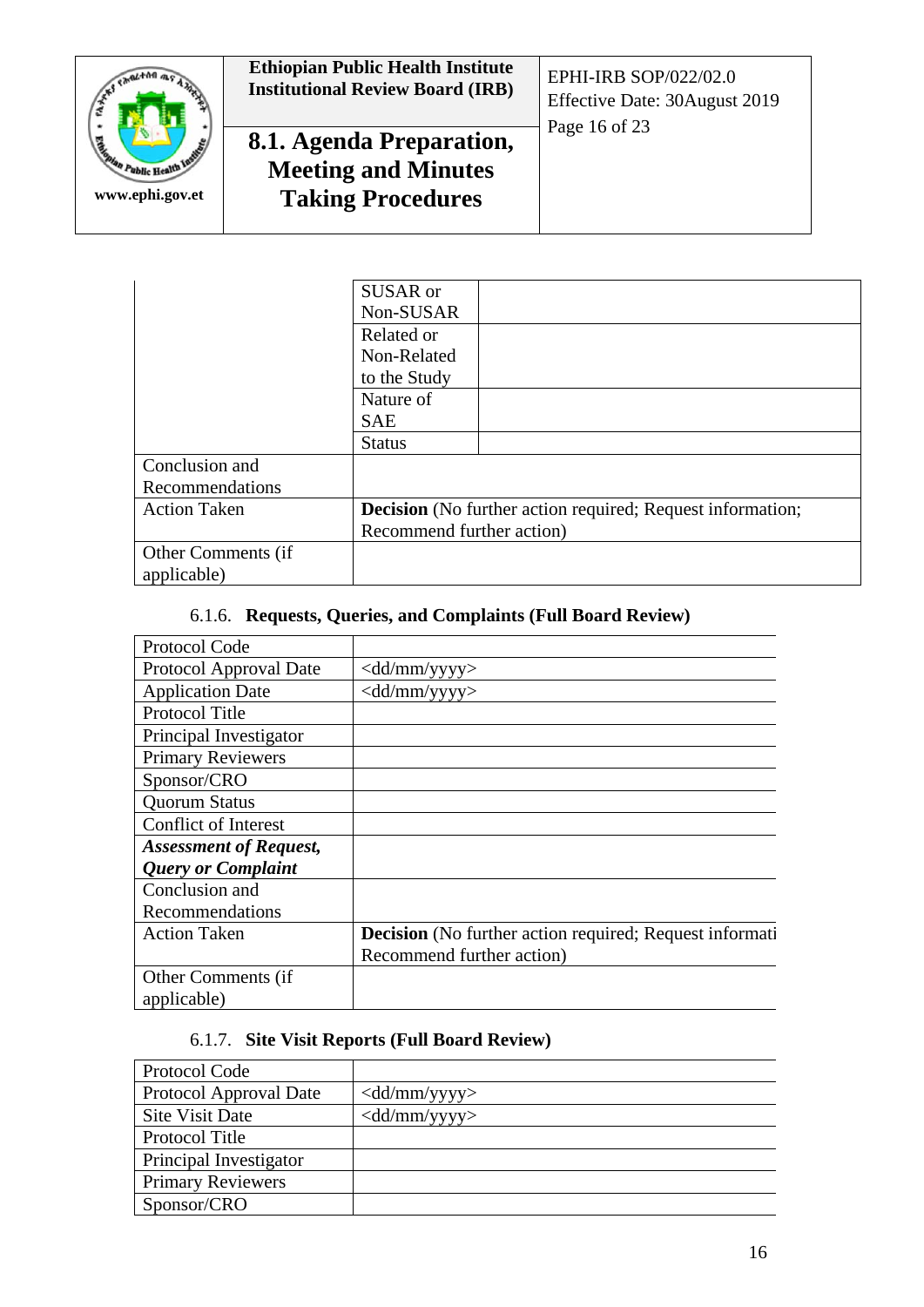

| <b>Quorum Status</b>            |                                                                   |
|---------------------------------|-------------------------------------------------------------------|
| Conflict of Interest            |                                                                   |
| <b>Assessment of Site Visit</b> |                                                                   |
| <b>Report</b>                   |                                                                   |
| Conclusion and                  |                                                                   |
| Recommendations                 |                                                                   |
| <b>Action Taken</b>             | <b>Decision</b> (No further action required; Request information; |
|                                 | Recommend further action)                                         |
| Other Comments (if              |                                                                   |
| applicable)                     |                                                                   |

#### 6.1.8. **Study Termination (Full Board Review)**

| Protocol Code                   |                                                          |
|---------------------------------|----------------------------------------------------------|
| Protocol Approval Date          | <dd mm="" yyyy=""></dd>                                  |
| <b>Application Date</b>         | $\langle \text{dd}/\text{mm}/\text{yyy}\rangle$          |
| Protocol Title                  |                                                          |
| Principal Investigator          |                                                          |
| <b>Primary Reviewers</b>        |                                                          |
| Sponsor/CRO                     |                                                          |
| <b>Quorum Status</b>            |                                                          |
| <b>Conflict of Interest</b>     |                                                          |
| <b>Assessment of Risks from</b> |                                                          |
| <b>Study Termination</b>        |                                                          |
| Conclusion and                  |                                                          |
| Recommendations                 |                                                          |
| <b>Action Taken</b>             | <b>Decision</b> (Approve; Request information; Recommend |
|                                 | action)                                                  |
| Other Comments (if              |                                                          |
| applicable)                     |                                                          |

## 6.1.9. **Continuing and Progress Reports (Full Board Review)**

| Protocol Code               |                                                 |
|-----------------------------|-------------------------------------------------|
| Protocol Approval Date      | $\langle \text{dd}/\text{mm}/\text{yyy}\rangle$ |
| <b>Application Date</b>     | $\langle \text{dd}/\text{mm}/\text{yyy}\rangle$ |
| Protocol Title              |                                                 |
| Principal Investigator      |                                                 |
| <b>Primary Reviewers</b>    |                                                 |
| Sponsor/CRO                 |                                                 |
| <b>Quorum Status</b>        |                                                 |
| <b>Conflict of Interest</b> |                                                 |
| Assessment of               |                                                 |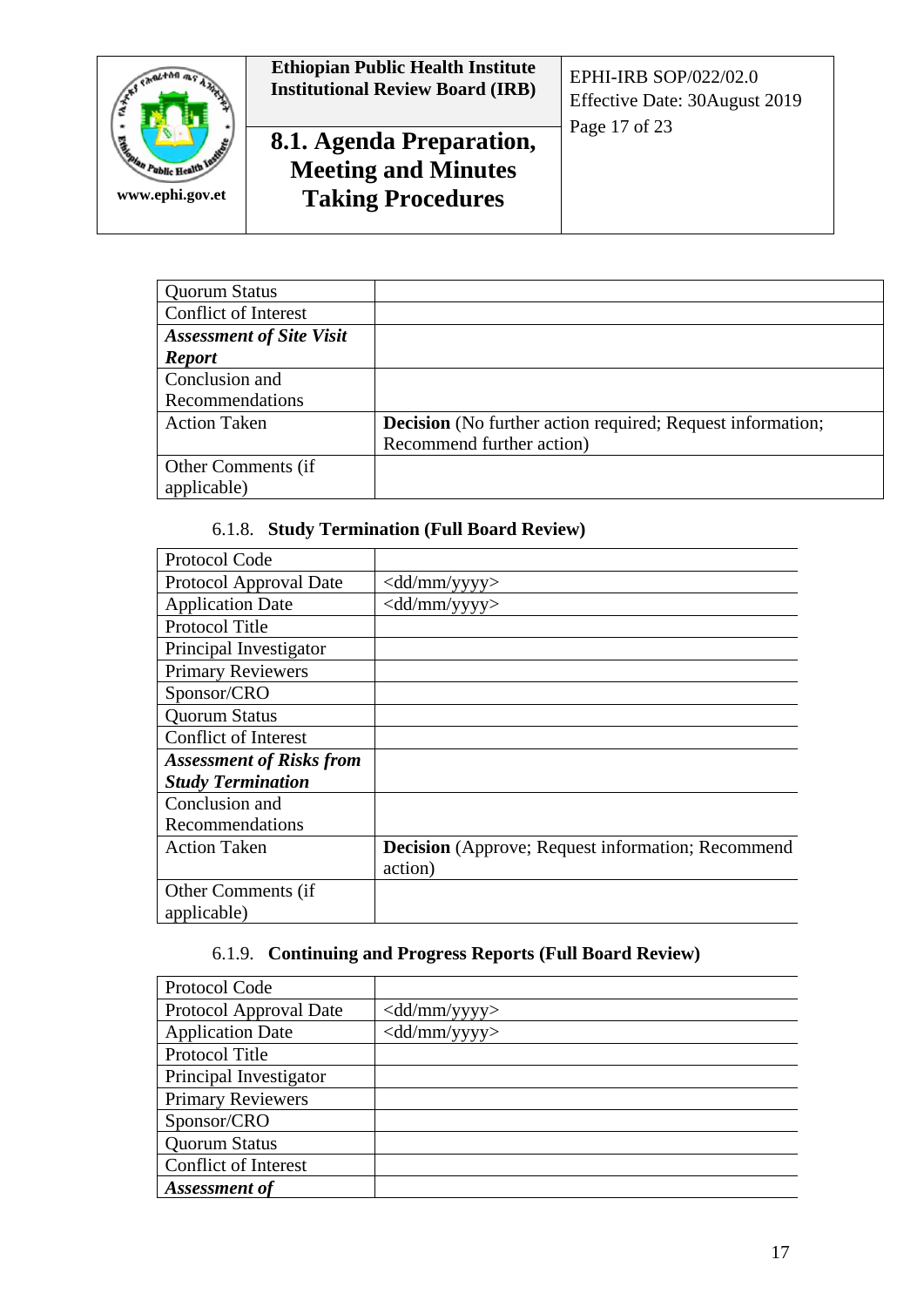

| <b>Continuing and Progress</b> |                                                                  |
|--------------------------------|------------------------------------------------------------------|
| <b>Report</b>                  |                                                                  |
| Conclusion and                 |                                                                  |
| Recommendations                |                                                                  |
| <b>Action Taken</b>            | <b>Decision</b> (Approve; Request information; Recommend further |
|                                | action)                                                          |
| Other Comments (if             |                                                                  |
| applicable)                    |                                                                  |

#### 6.1.10. **Final Reports (Full Board Review)**

| Protocol Code               |                                                          |
|-----------------------------|----------------------------------------------------------|
| Protocol Approval Date      | $\langle \text{dd}/\text{mm}/\text{yyy}\rangle$          |
| <b>Report Date</b>          | $\langle \text{dd}/\text{mm}/\text{yyy}\rangle$          |
| <b>Protocol Title</b>       |                                                          |
| Principal Investigator      |                                                          |
| <b>Primary Reviewers</b>    |                                                          |
| Sponsor/CRO                 |                                                          |
| <b>Quorum Status</b>        |                                                          |
| <b>Conflict of Interest</b> |                                                          |
| <b>Assessment of Final</b>  |                                                          |
| <b>Report</b>               |                                                          |
| Conclusion and              |                                                          |
| Recommendations             |                                                          |
| <b>Action Taken</b>         | <b>Decision</b> (Approve; Request information; Recommend |
|                             | action)                                                  |
| Other Comments (if          |                                                          |
| applicable)                 |                                                          |

#### **6.2. REPORT OF PROTOCOLS EXEMPT FROM REVIEW AND EXPEDITED REVIEW PROTOCOLS, REVISED PROTOCOLS, AND POST-APPROVAL REPORTS SUBMITTED FOR EXPEDITED REVIEW**

#### 6.2.1. **Protocols Exempt from Review**

| Protocol Code                   |                                                 |
|---------------------------------|-------------------------------------------------|
| <b>Protocol Submission Date</b> | $\langle \text{dd}/\text{mm}/\text{yyy}\rangle$ |
| Protocol Title                  |                                                 |
| Principal Investigator          |                                                 |
| <b>Primary Reviewers</b>        |                                                 |
| Sponsor/CRO                     |                                                 |
| <b>Protocol Approval Date</b>   | $\langle \text{dd}/\text{mm}/\text{yyy}\rangle$ |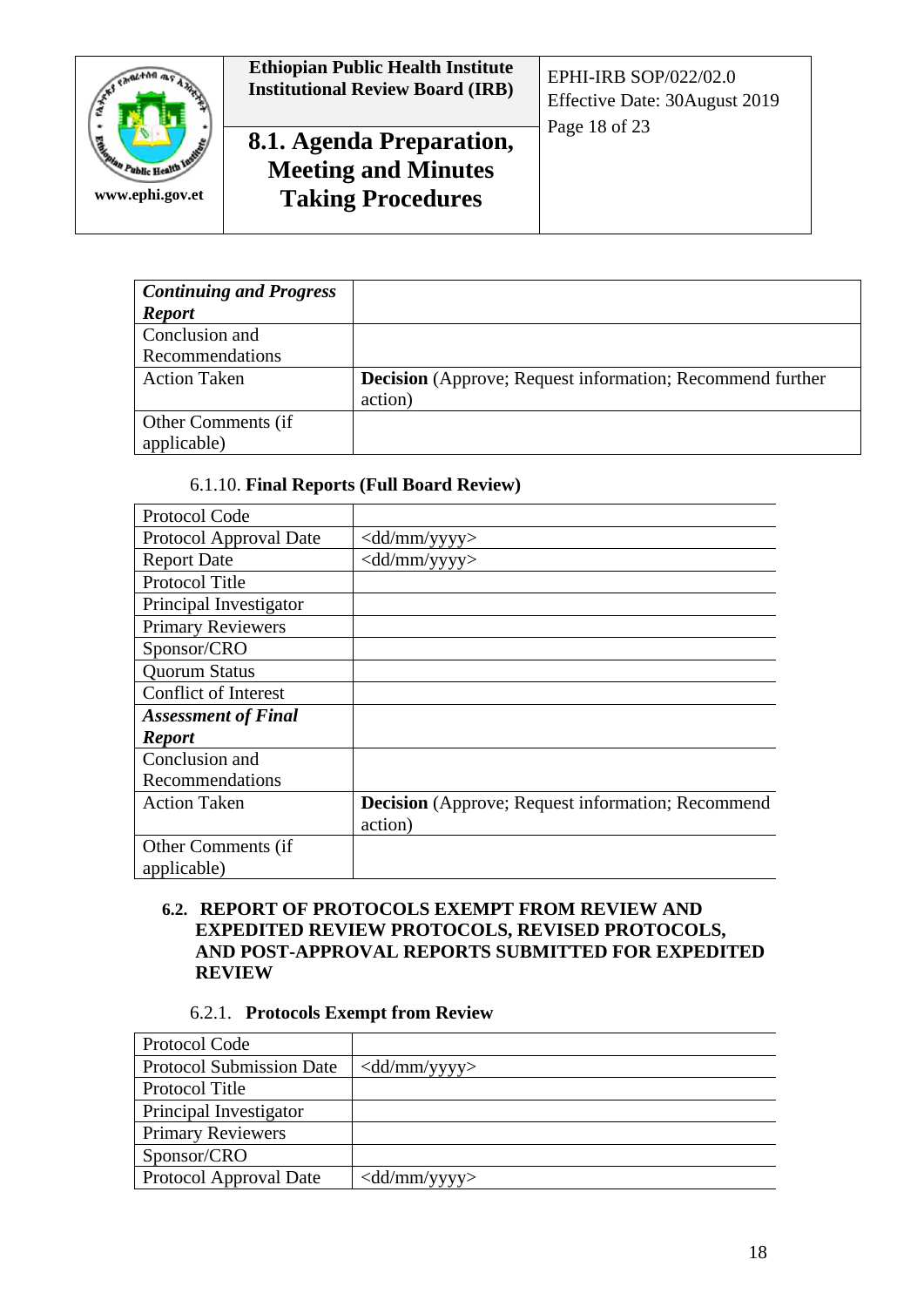

#### 6.2.2. **Protocols for Initial Review (Expedited Review)**

| Protocol Code                   |                                                                             |
|---------------------------------|-----------------------------------------------------------------------------|
| <b>Protocol Submission Date</b> | $\langle \text{dd}/\text{mm}/\text{yyy}\rangle$                             |
| Protocol Title                  |                                                                             |
| Principal Investigator          |                                                                             |
| <b>Primary Reviewers</b>        |                                                                             |
| Sponsor/CRO                     |                                                                             |
| <b>Action Taken</b>             | <b>Decision</b> (Approve <date continuing="" of="" review="">; Minor</date> |
|                                 | Modification, which can be expedited at the level of the                    |
|                                 | Member Secretary; Major Modification, which requires                        |
|                                 | resubmission and full board review; Disapprove)                             |

#### 6.2.3. **Protocols for Modification or Resubmissions (Expedited Review)**

| Protocol Code                   |                                                                             |
|---------------------------------|-----------------------------------------------------------------------------|
| <b>Protocol Submission Date</b> | $\langle \text{dd}/\text{mm}/\text{yyy}\rangle$                             |
| Protocol Title                  |                                                                             |
| Principal Investigator          |                                                                             |
| <b>Primary Reviewers</b>        |                                                                             |
| Sponsor/CRO                     |                                                                             |
| <b>Action Taken</b>             | <b>Decision</b> (Approve <date continuing="" of="" review="">; Minor</date> |
|                                 | Modification, which can be expedited at the level of the                    |
|                                 | Member Secretary; Major Modification, which requires                        |
|                                 | resubmission and full board review; Disapprove)                             |

#### 6.2.4. **Amendments (Expedited Review)**

| Protocol Code            |                                                                                                                                                                                                                                                                    |
|--------------------------|--------------------------------------------------------------------------------------------------------------------------------------------------------------------------------------------------------------------------------------------------------------------|
| Protocol Approval Date   | $\langle \text{dd}/\text{mm}/\text{yyy}\rangle$                                                                                                                                                                                                                    |
| Date of Amendment        | $\langle \text{dd}/\text{mm}/\text{yyy}\rangle$                                                                                                                                                                                                                    |
| Submission               |                                                                                                                                                                                                                                                                    |
| <b>Protocol Title</b>    |                                                                                                                                                                                                                                                                    |
| Principal Investigator   |                                                                                                                                                                                                                                                                    |
| <b>Primary Reviewers</b> |                                                                                                                                                                                                                                                                    |
| Sponsor/CRO              |                                                                                                                                                                                                                                                                    |
| <b>Action Taken</b>      | <b>Decision</b> (Approve; Minor modification to the amendm<br>citing reasons for action, subject to expedited review at<br>of the Member Secretary; Major modification to the<br>amendment, stating reasons for action, subject to full be.<br>review; Disapprove) |

#### 6.2.5. **Protocol Non-Compliance (Deviation or Violation) Reports (Expedited Review)**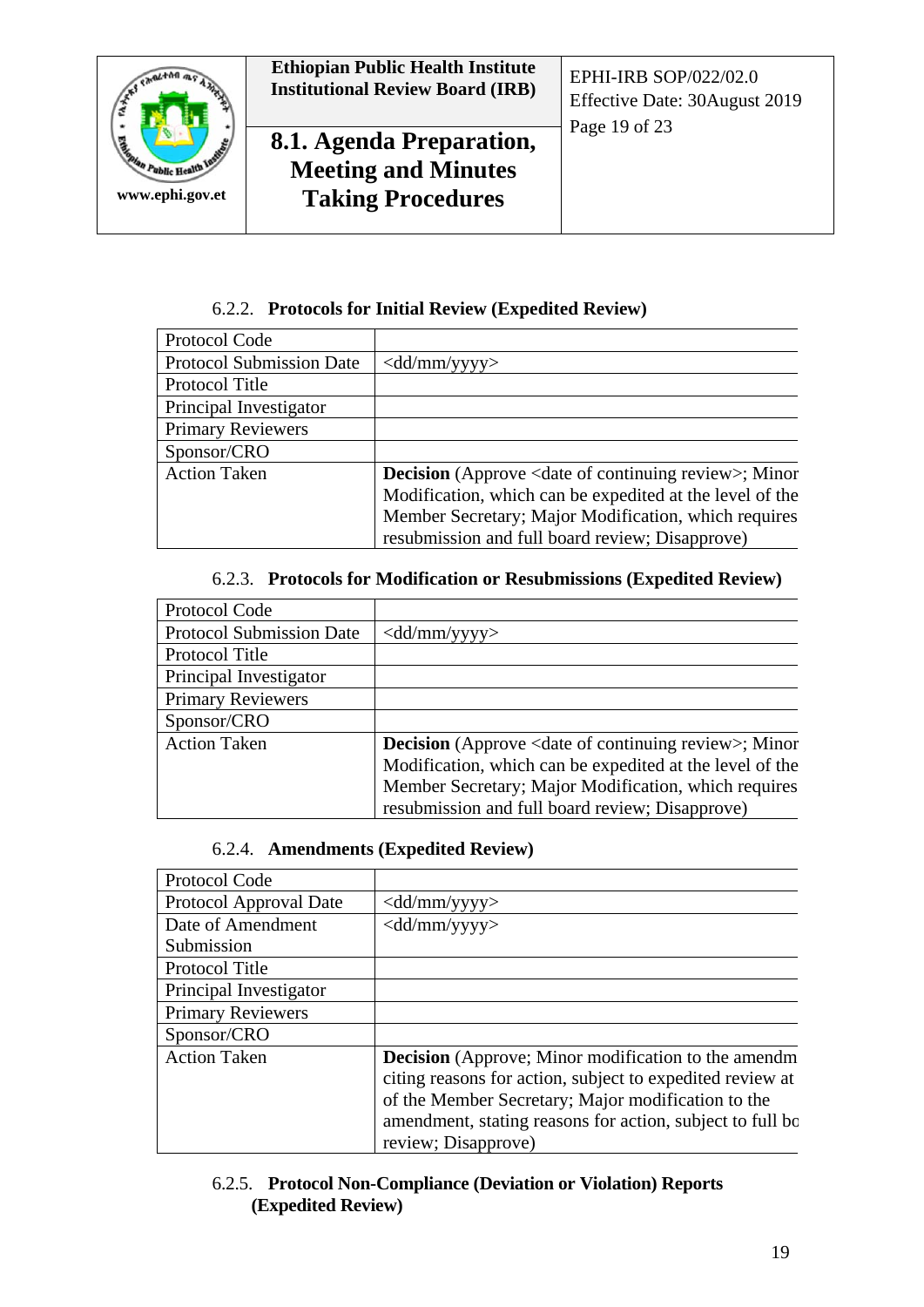

# **Ethiopian Public Health Institute Institutional Review Board (IRB)** EPHI-IRB SOP/022/02.0 **8.1. Agenda Preparation, Meeting and Minutes Taking Procedures**

| Protocol Code            |                                                            |
|--------------------------|------------------------------------------------------------|
| Protocol Approval Date   | $\langle \text{dd}/\text{mm}/\text{yyy}\rangle$            |
| <b>Report Date</b>       | $\langle \text{dd}/\text{mm}/\text{yyy}\rangle$            |
| Protocol Title           |                                                            |
| Principal Investigator   |                                                            |
| <b>Primary Reviewers</b> |                                                            |
| Sponsor/CRO              |                                                            |
| <b>Action Taken</b>      | Decision (No further action required; Request information, |
|                          | Recommend further action)                                  |

# 6.2.6. **SAE Reports (Expedited Review)**

| Protocol Code            |                                                                |
|--------------------------|----------------------------------------------------------------|
| Protocol Approval Date   | $\langle \text{dd}/\text{mm}/\text{yyy}\rangle$                |
| <b>Report Date</b>       | $\langle dd/mm/yyyy\rangle$                                    |
| Protocol Title           |                                                                |
| Principal Investigator   |                                                                |
| <b>Primary Reviewers</b> |                                                                |
| Sponsor/CRO              |                                                                |
| <b>Action Taken</b>      | <b>Decision</b> (No further action required; Request informati |
|                          | Recommend further action)                                      |

# 6.2.7. **Requests, Queries, and Complaints (Expedited Review)**

| Protocol Code            |                                                                |
|--------------------------|----------------------------------------------------------------|
| Protocol Approval Date   | $\langle \text{dd}/\text{mm}/\text{yyy}\rangle$                |
| <b>Application Date</b>  | $\langle \text{dd/mm}/\text{yyyy}\rangle$                      |
| Protocol Title           |                                                                |
| Principal Investigator   |                                                                |
| <b>Primary Reviewers</b> |                                                                |
| Sponsor/CRO              |                                                                |
| <b>Action Taken</b>      | <b>Decision</b> (No further action required; Request informati |
|                          | Recommend further action)                                      |

# 6.2.8. **Site Visit Reports (Expedited Review)**

| Protocol Code            |                                                                |
|--------------------------|----------------------------------------------------------------|
| Protocol Approval Date   | $\langle \text{dd}/\text{mm}/\text{yyy}\rangle$                |
| <b>Site Visit Date</b>   | $\langle \text{dd}/\text{mm}/\text{yyy}\rangle$                |
| Protocol Title           |                                                                |
| Principal Investigator   |                                                                |
| <b>Primary Reviewers</b> |                                                                |
| Sponsor/CRO              |                                                                |
| <b>Action Taken</b>      | <b>Decision</b> (No further action required; Request informati |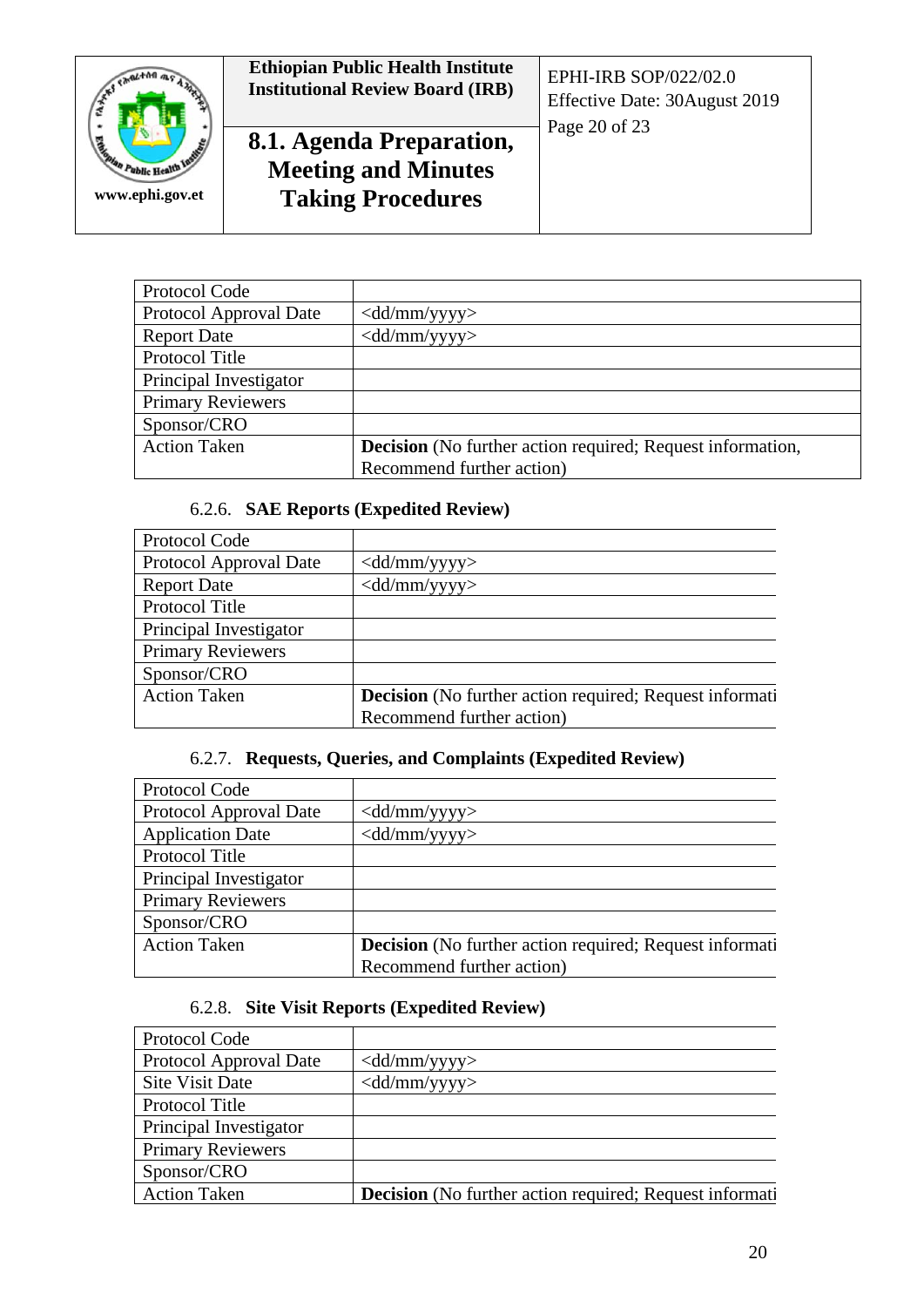

#### 6.2.9. **Study Termination (Expedited Review)**

| Protocol Code            |                                                          |
|--------------------------|----------------------------------------------------------|
| Protocol Approval Date   | $\langle \text{dd}/\text{mm}/\text{yyy}\rangle$          |
| <b>Application Date</b>  | $\langle \text{dd}/\text{mm}/\text{yyy}\rangle$          |
| Protocol Title           |                                                          |
| Principal Investigator   |                                                          |
| <b>Primary Reviewers</b> |                                                          |
| Sponsor/CRO              |                                                          |
| <b>Action Taken</b>      | <b>Decision</b> (Approve; Request information; Recommend |
|                          | action)                                                  |

#### 6.2.10. **Continuing and Progress Reports (Expedited Review)**

| Protocol Code            |                                                           |
|--------------------------|-----------------------------------------------------------|
| Protocol Approval Date   | $\langle \text{dd}/\text{mm}/\text{yyy}\rangle$           |
| Date of Report           | $\langle \text{dd}/\text{mm}/\text{yyy}\rangle$           |
| Protocol Title           |                                                           |
| Principal Investigator   |                                                           |
| <b>Primary Reviewers</b> |                                                           |
| Sponsor/CRO              |                                                           |
| <b>Action Taken</b>      | <b>Decision</b> (Approve; Request information; Recommend: |
|                          | action)                                                   |

## 6.2.11. **Final Reports (Expedited Review)**

| Protocol Code            |                                                          |
|--------------------------|----------------------------------------------------------|
| Protocol Approval Date   | $\langle \text{dd}/\text{mm}/\text{yyy}\rangle$          |
| Date of Report           | $\langle dd/mm/yyyy\rangle$                              |
| Protocol Title           |                                                          |
| Principal Investigator   |                                                          |
| <b>Primary Reviewers</b> |                                                          |
| Sponsor/CRO              |                                                          |
| <b>Action Taken</b>      | <b>Decision</b> (Approve; Request information; Recommend |
|                          | action)                                                  |

#### **7. OTHER MATTERS**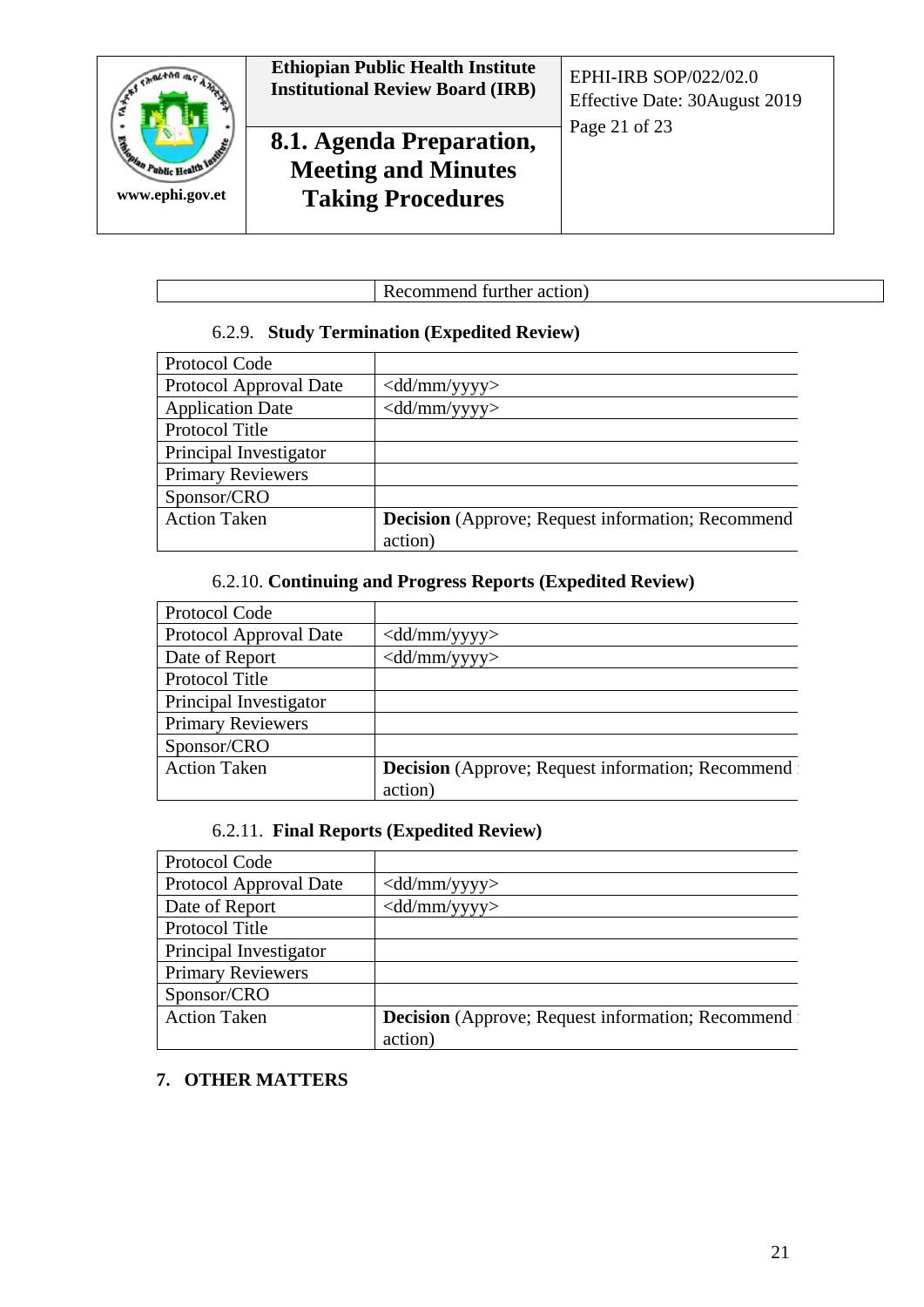

#### **8. ADJOURNMENT**

This meeting was adjourned at**<time>**.

| Prepared by:<br>DATE:<br>$\langle \text{dd}/\text{mm}/\text{yyy}\rangle$ | Signature over <title, name,="" surname=""><br/><b>SECRETARIAT STAFF</b></title,>    |
|--------------------------------------------------------------------------|--------------------------------------------------------------------------------------|
| Checked by:<br>DATE:<br>$\langle \text{dd}/\text{mm}/\text{yyy}\rangle$  | Signature over <title, name,="" surname=""><br/><b>MEMBER SECRETARY</b></title,>     |
| Approved by:<br>DATE:<br>$\langle \text{dd}/\text{mm}/\text{yyy}\rangle$ | Signature over <title, name,="" surname=""><br/>CHAIR (in behalf of the EC)</title,> |